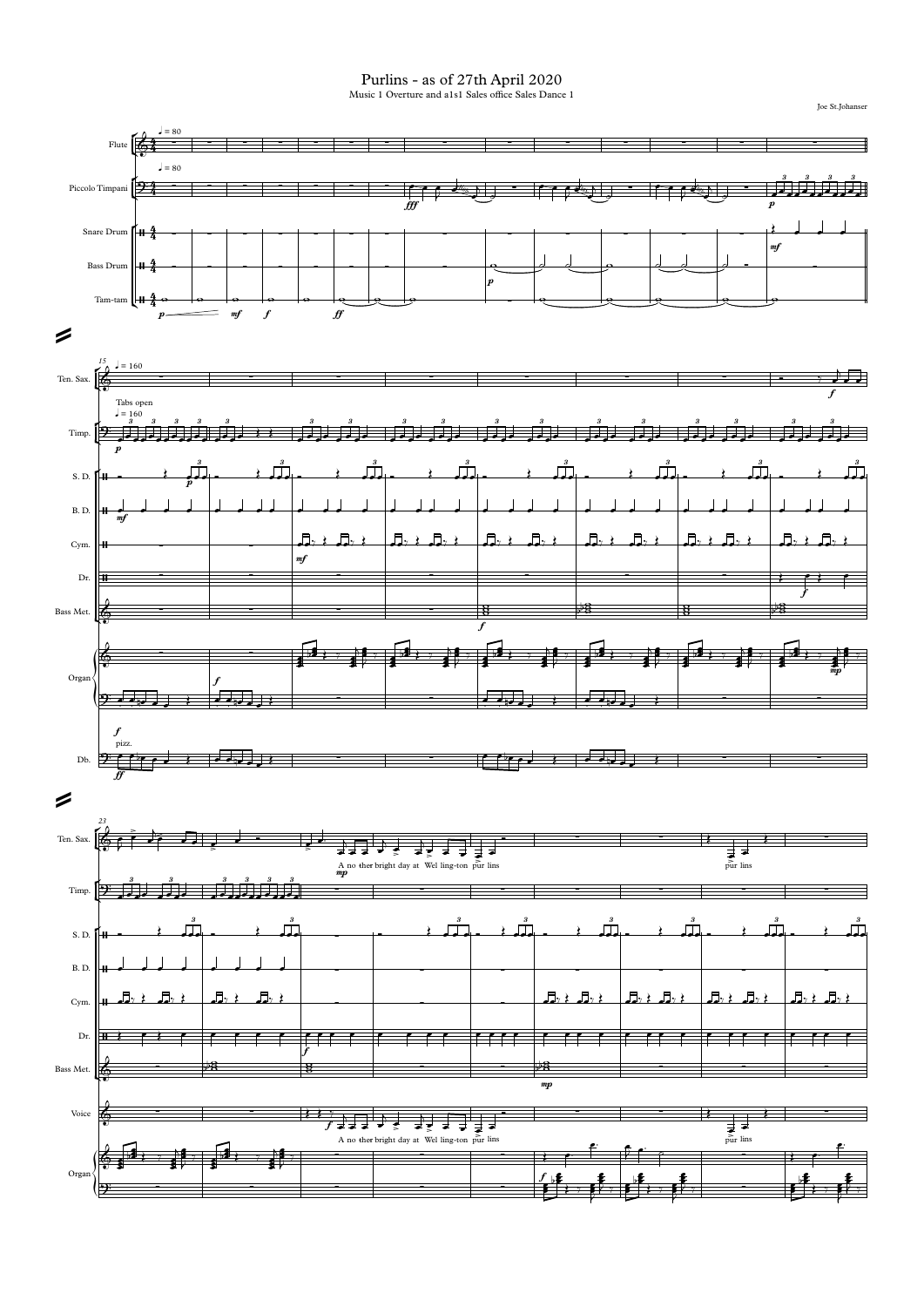







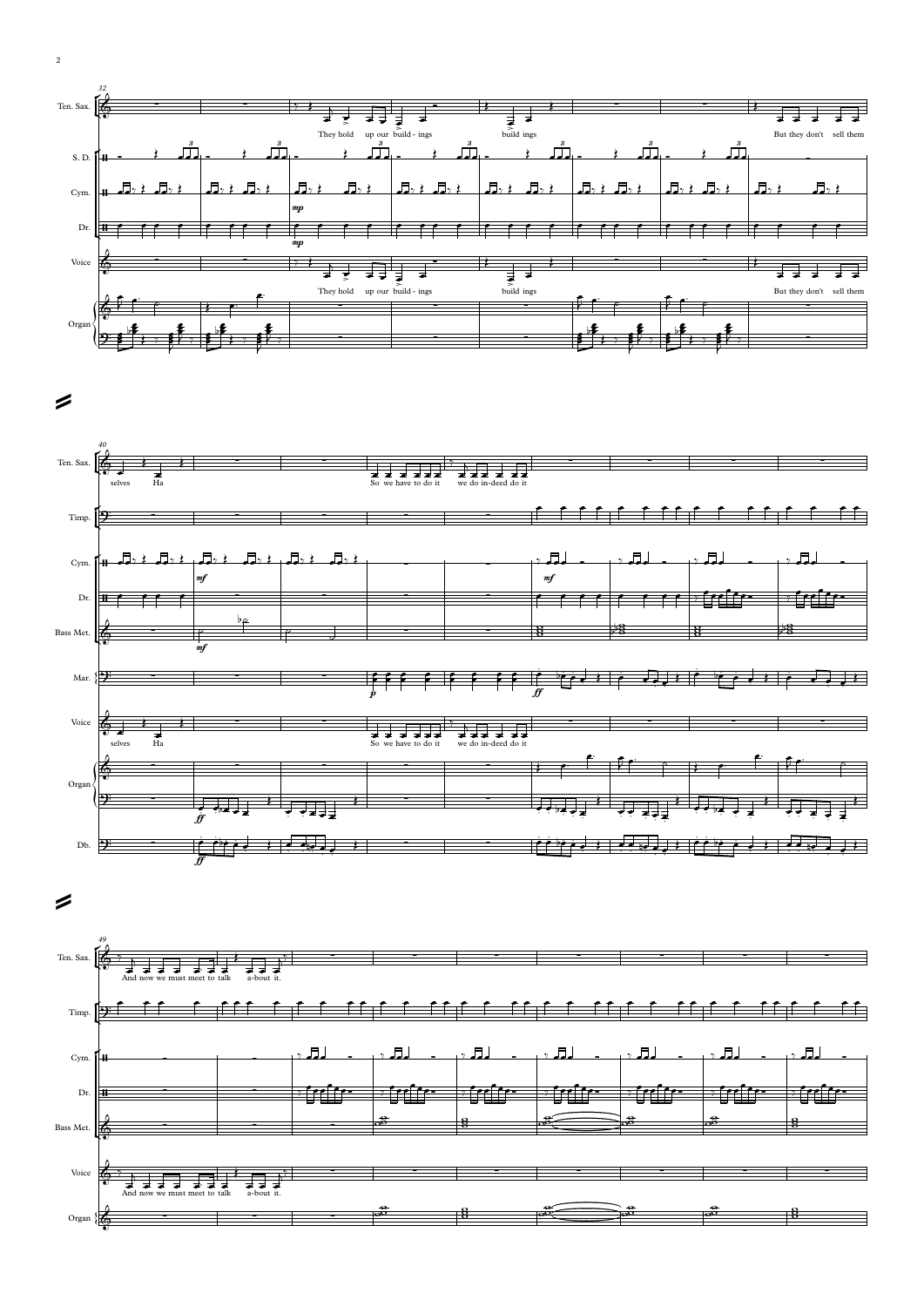

 $\overline{2}$ B. Cl.  $\left[\begin{array}{ccc} \bullet & \bullet & \bullet & \bullet \end{array}\right]$ *76* & <sup>∑</sup> <sup>&</sup>gt; ‰ œ <sup>j</sup> <sup>œ</sup> <sup>œ</sup> <sup>œ</sup> <sup>œ</sup> <sup>œ</sup> j‰ <sup>œ</sup> <sup>œ</sup> <sup>œ</sup> <sup>Œ</sup> <sup>œ</sup> <sup>œ</sup> <sup>œ</sup> <sup>œ</sup> <sup>œ</sup> <sup>œ</sup> <sup>œ</sup> <sup>Œ</sup> ‰ <sup>œ</sup> <sup>j</sup> <sup>œ</sup> <sup>œ</sup> <sup>œ</sup> <sup>œ</sup> <sup>œ</sup> <sup>œ</sup> <sup>œ</sup> j‰ ‰ <sup>œ</sup> <sup>j</sup> <sup>œ</sup> <sup>œ</sup> <sup>œ</sup> <sup>œ</sup> <sup>œ</sup> <sup>Œ</sup> <sup>Ó</sup> ∑ =



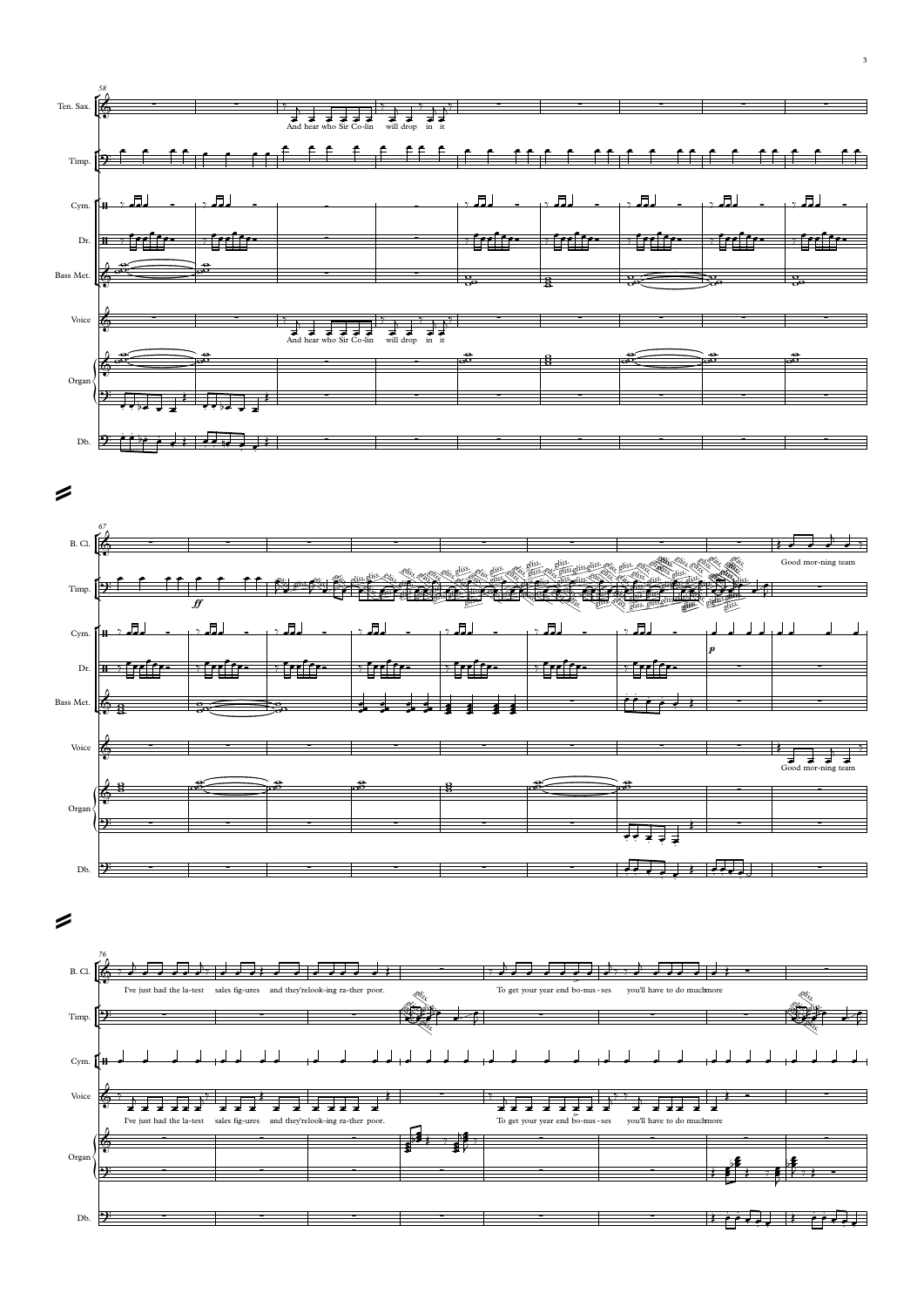



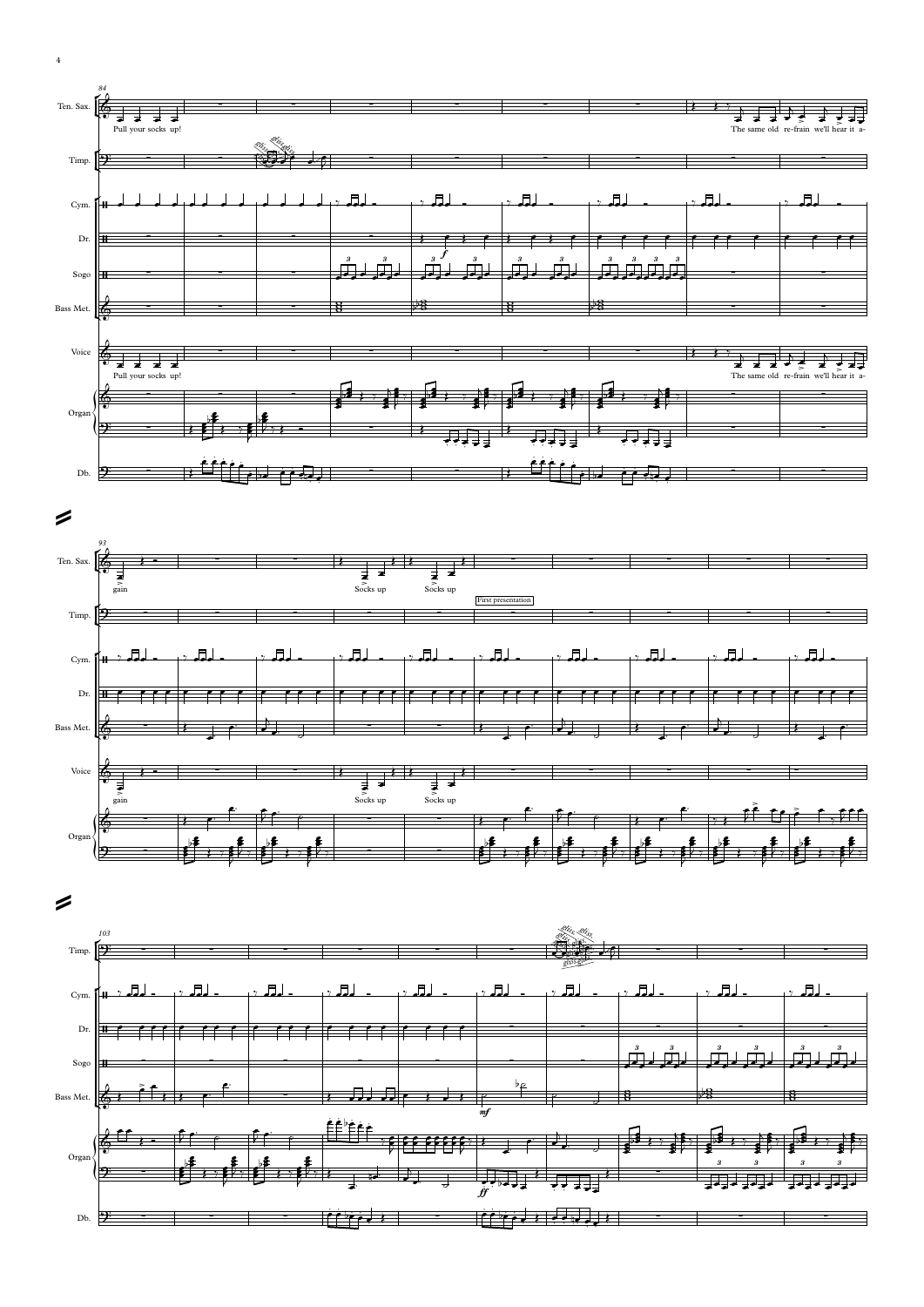

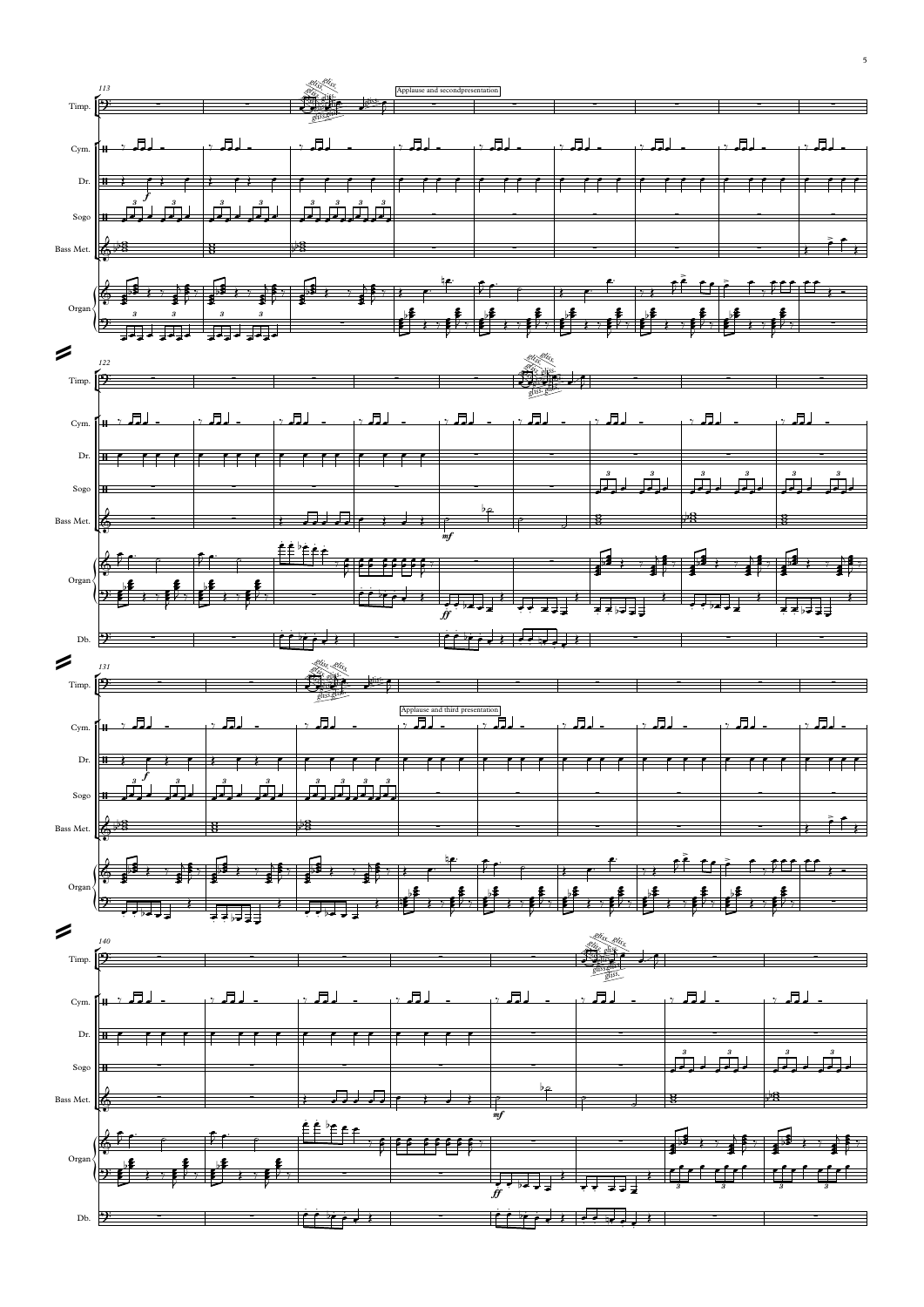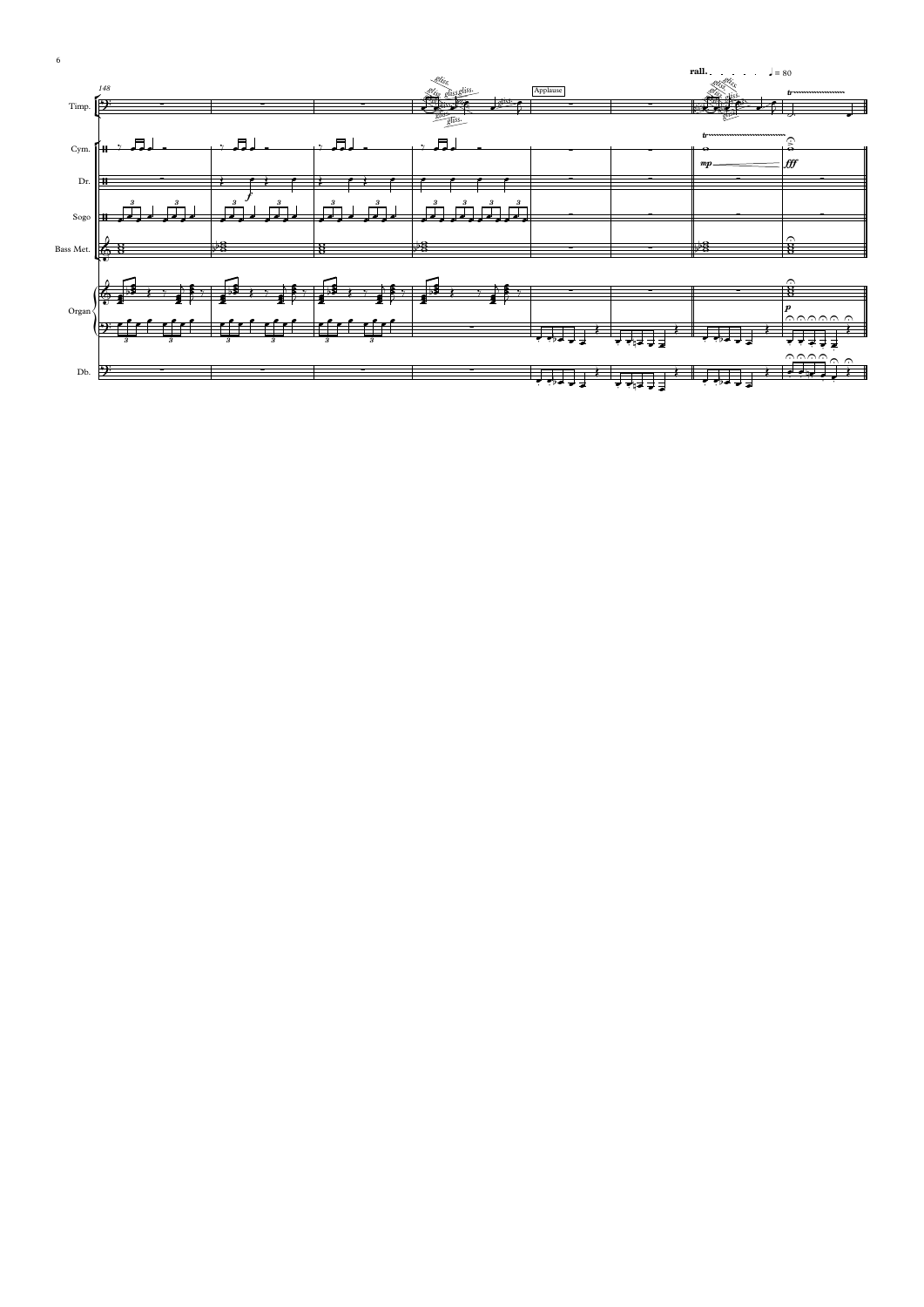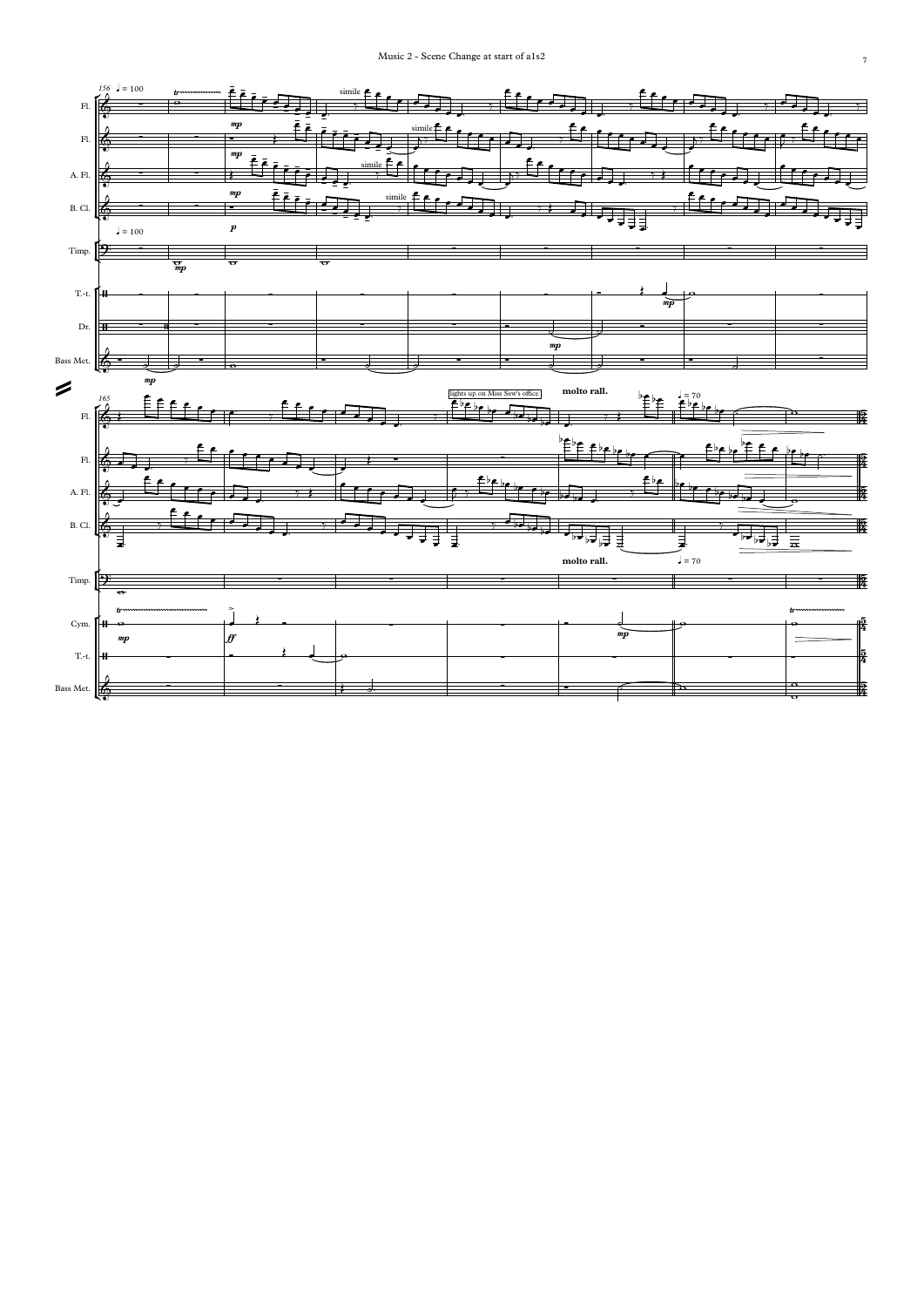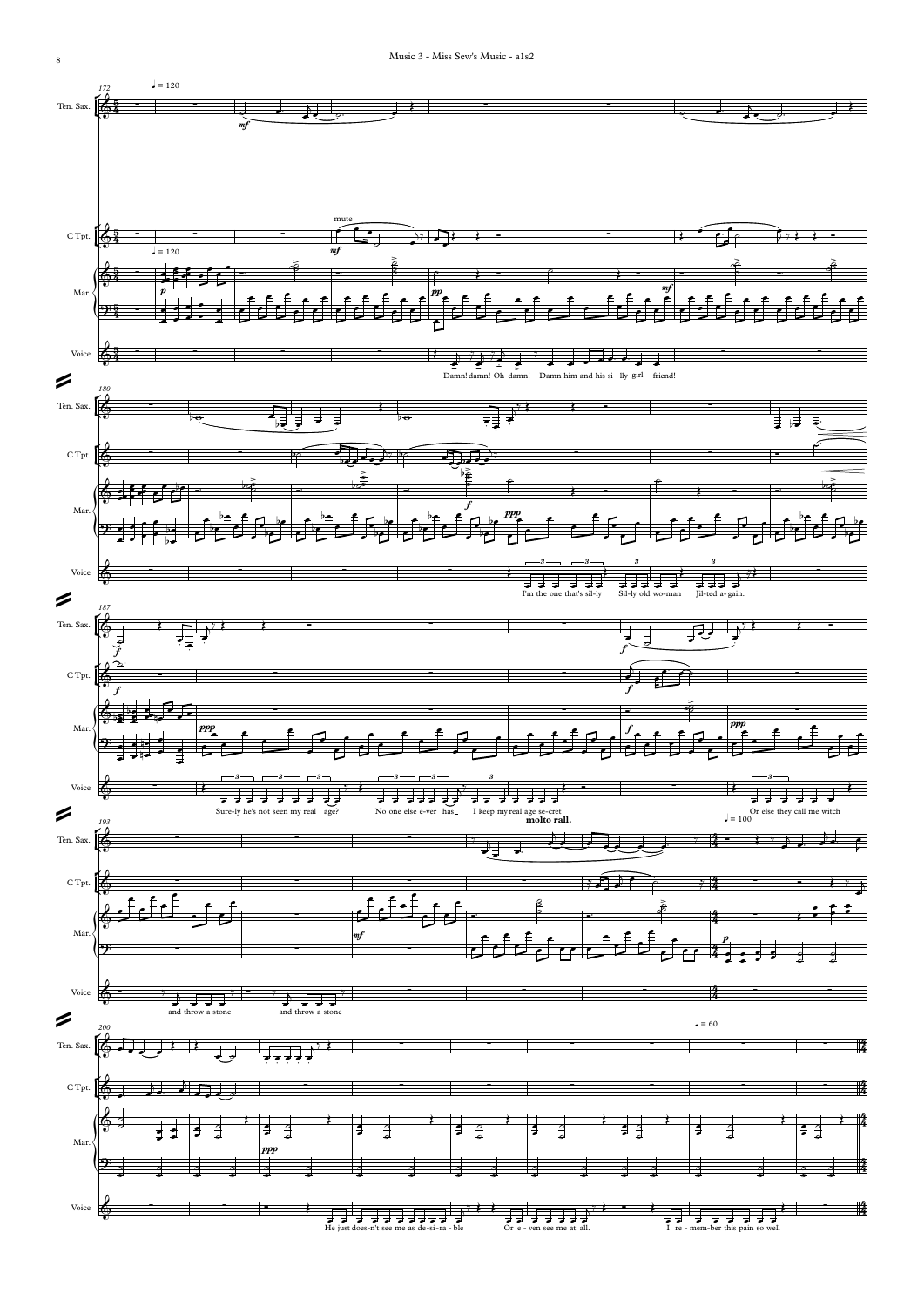





 $\mathbb{Z}$ 

 $\mathbb{Z}$ 







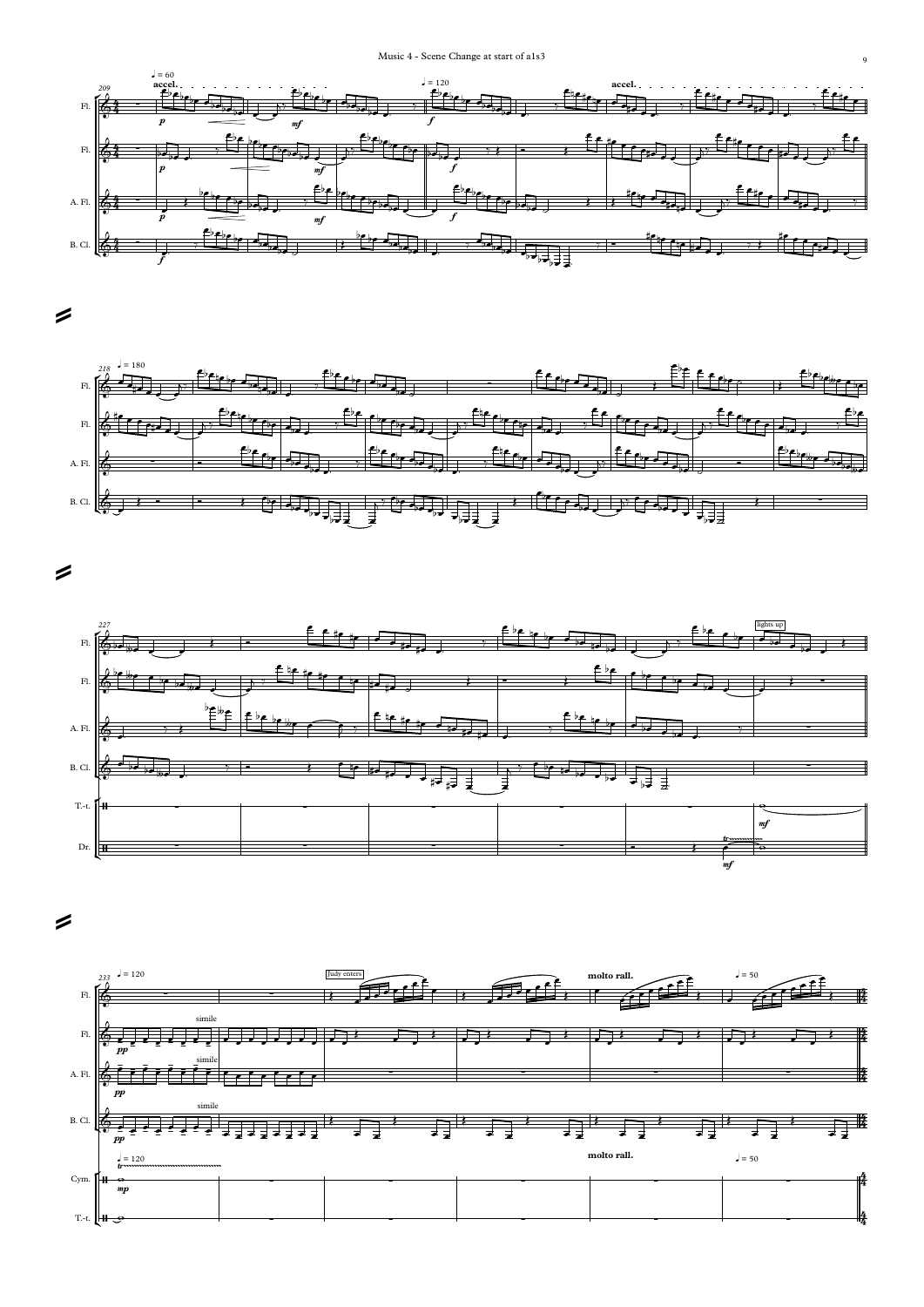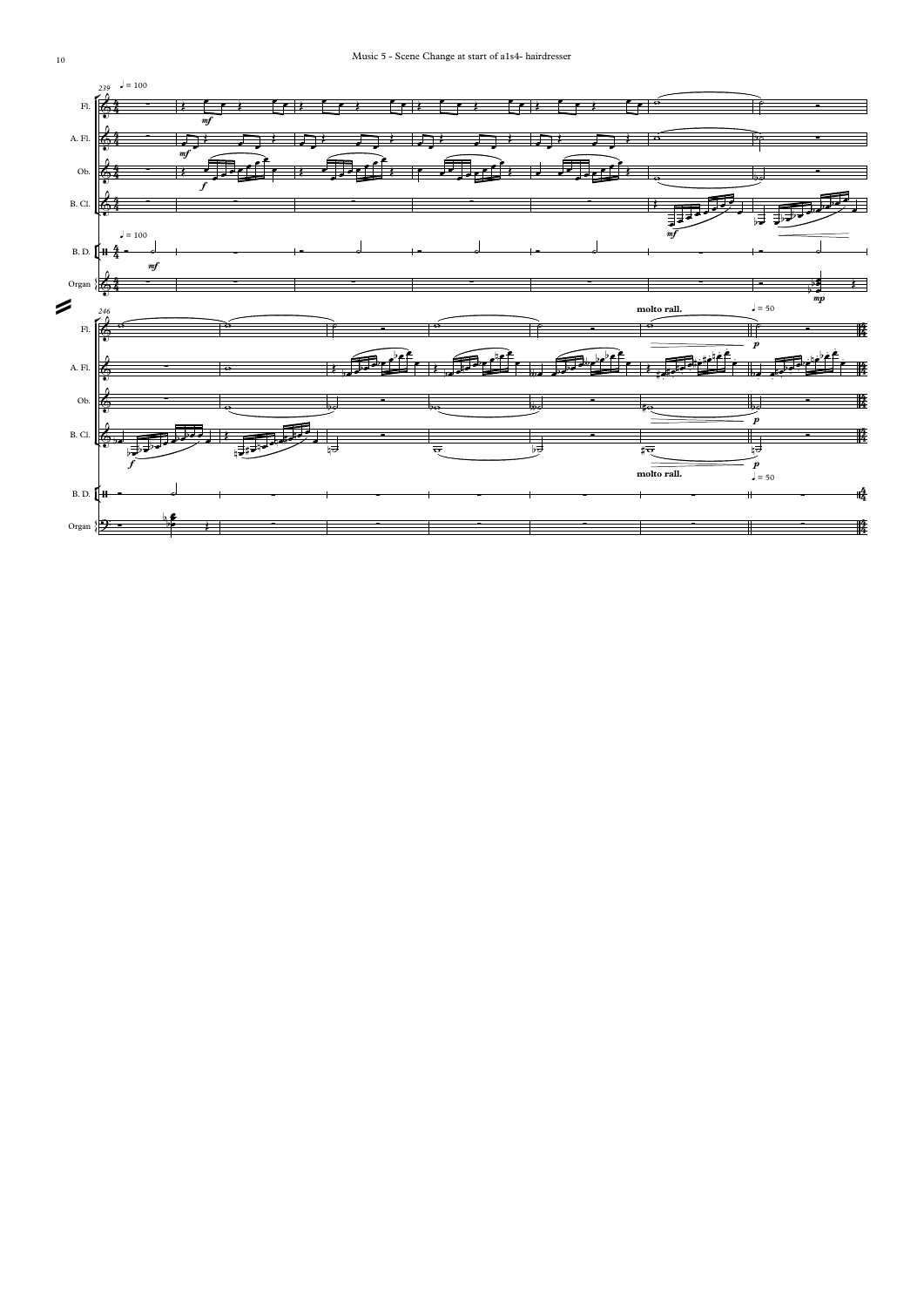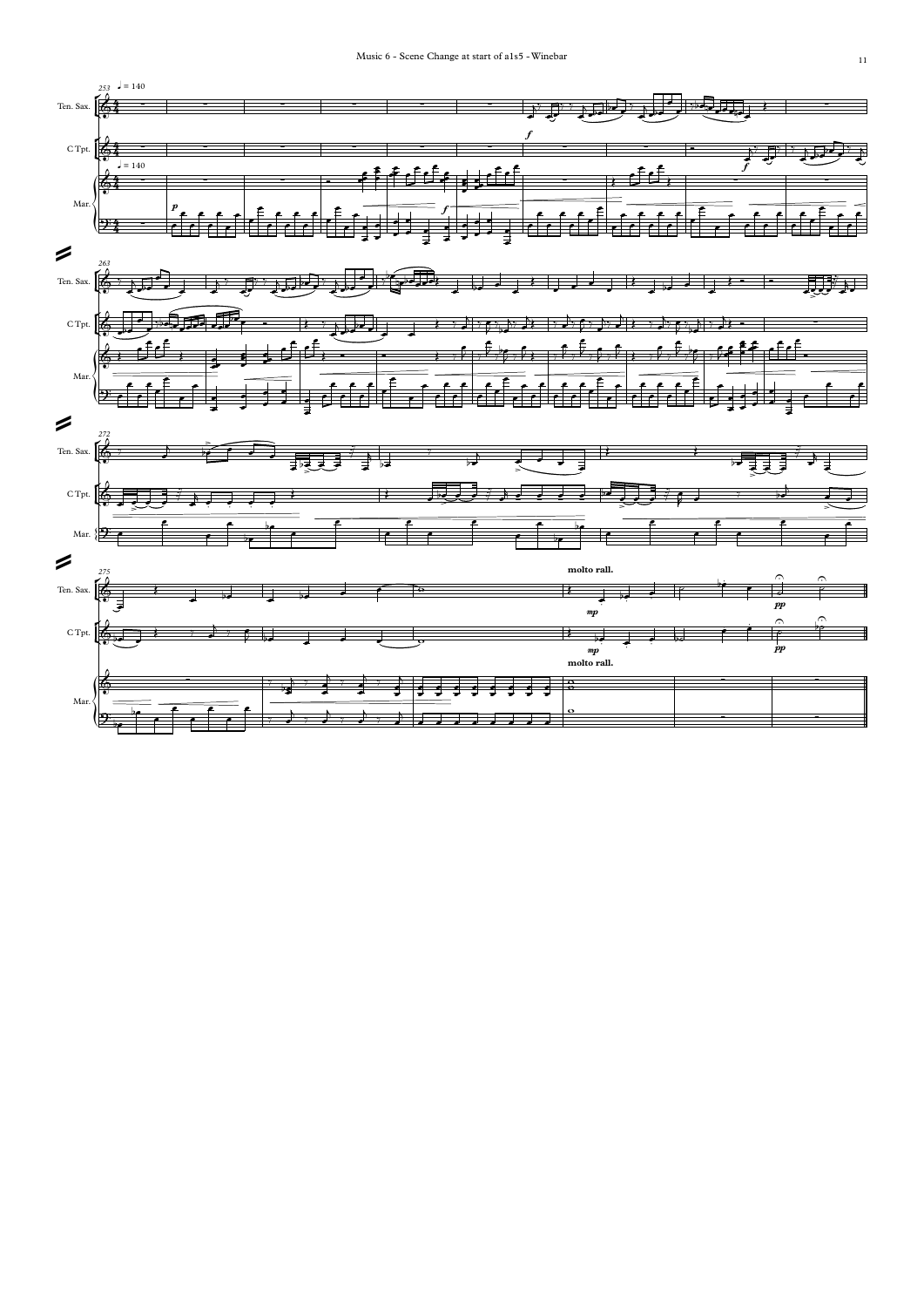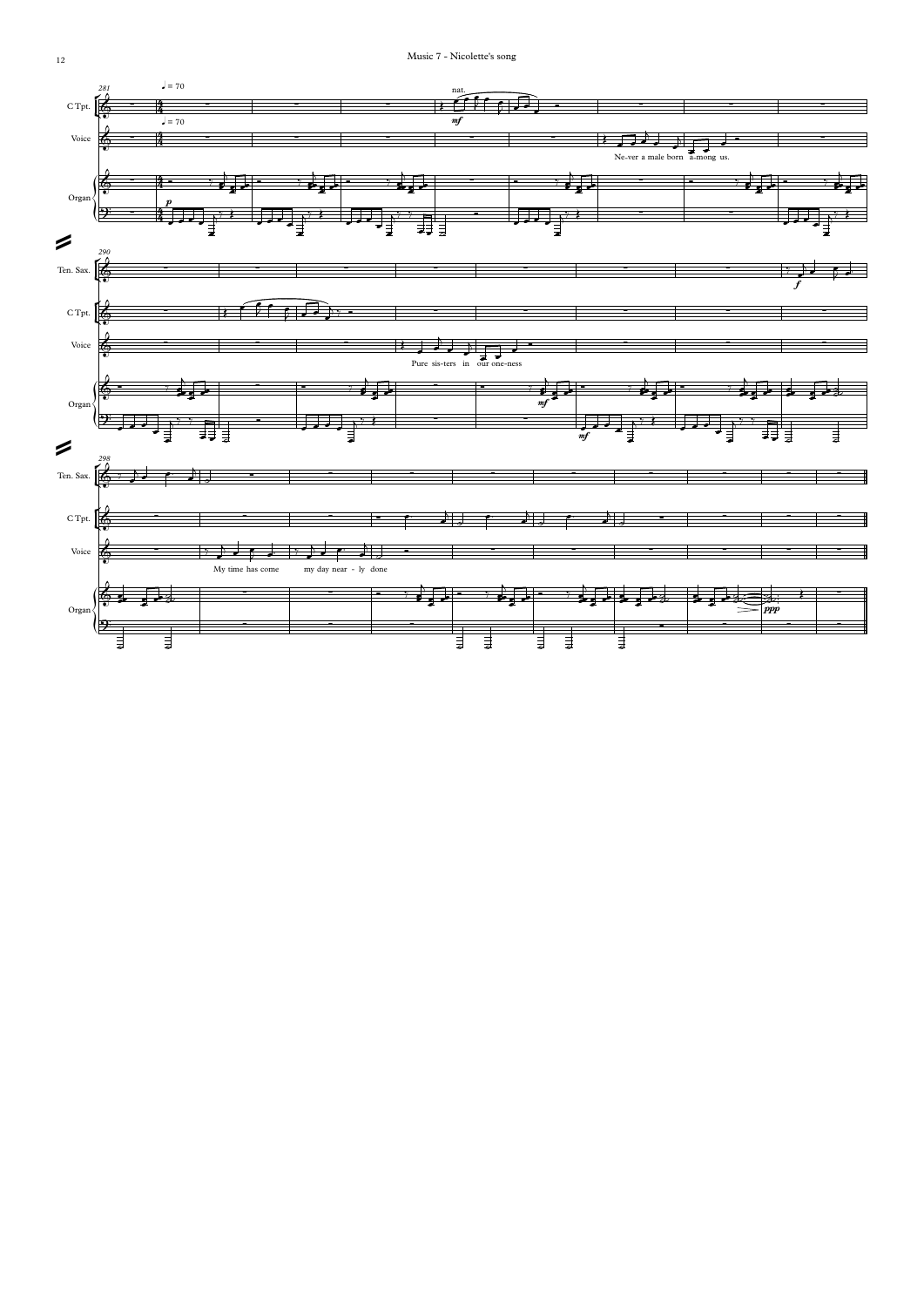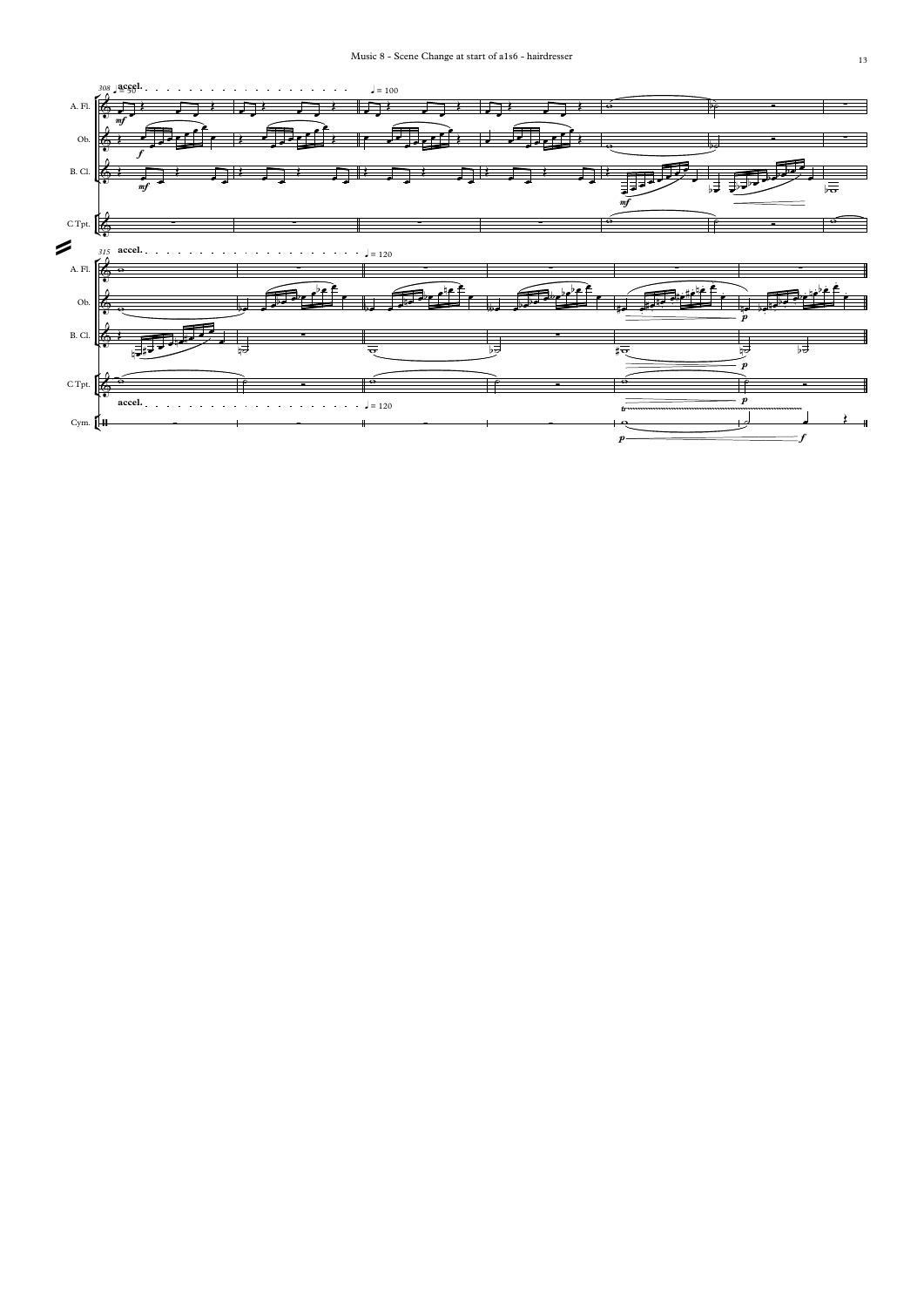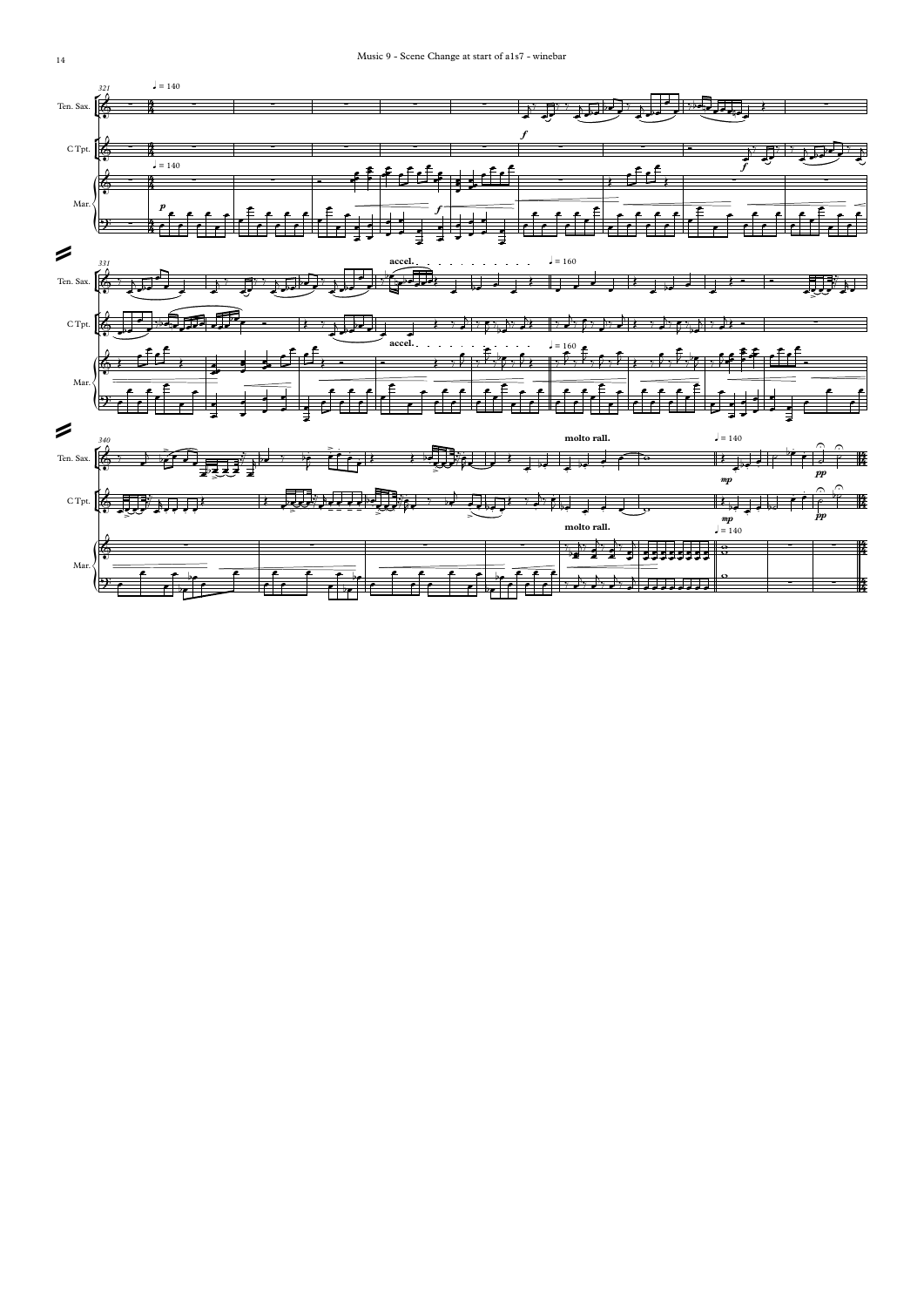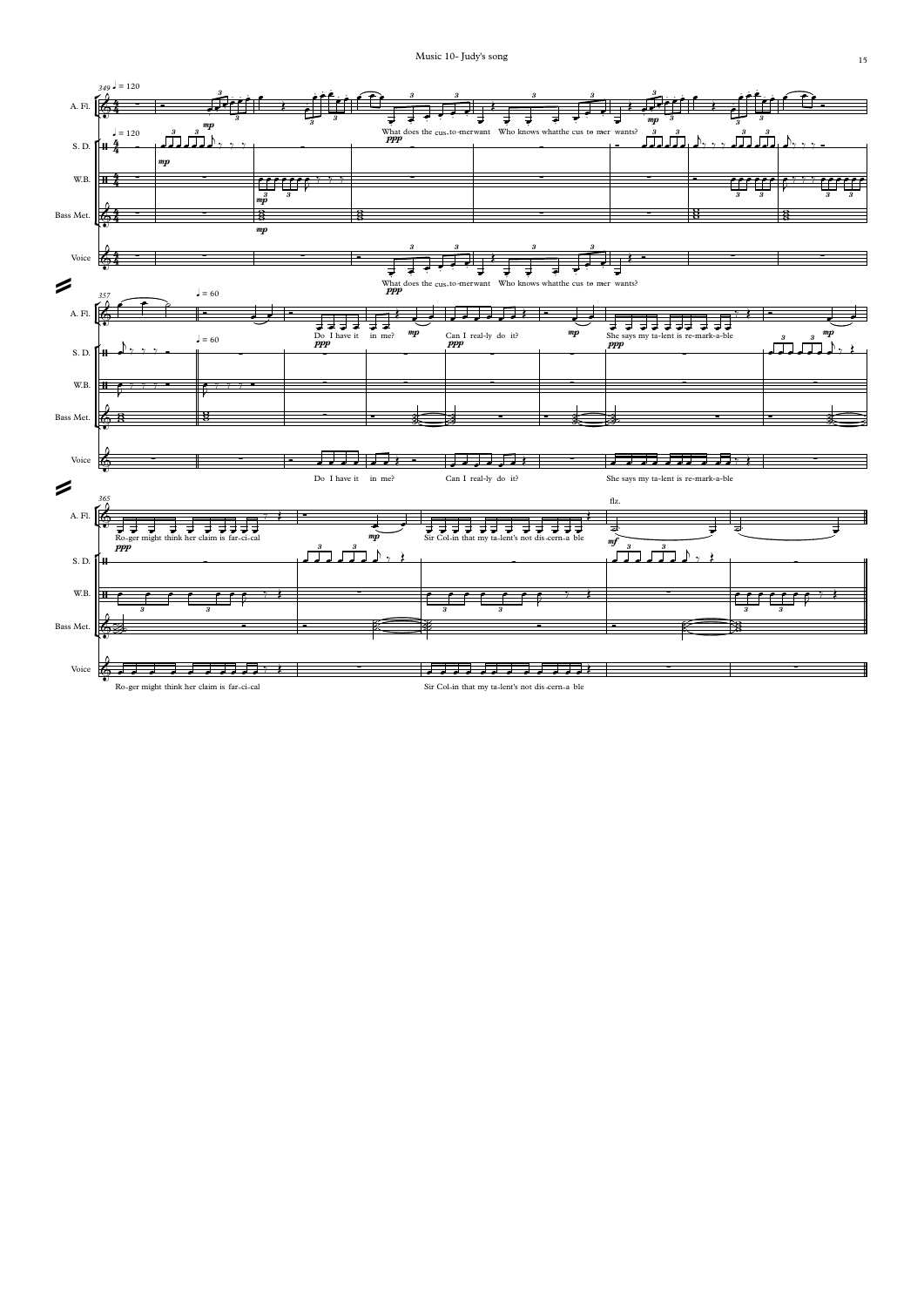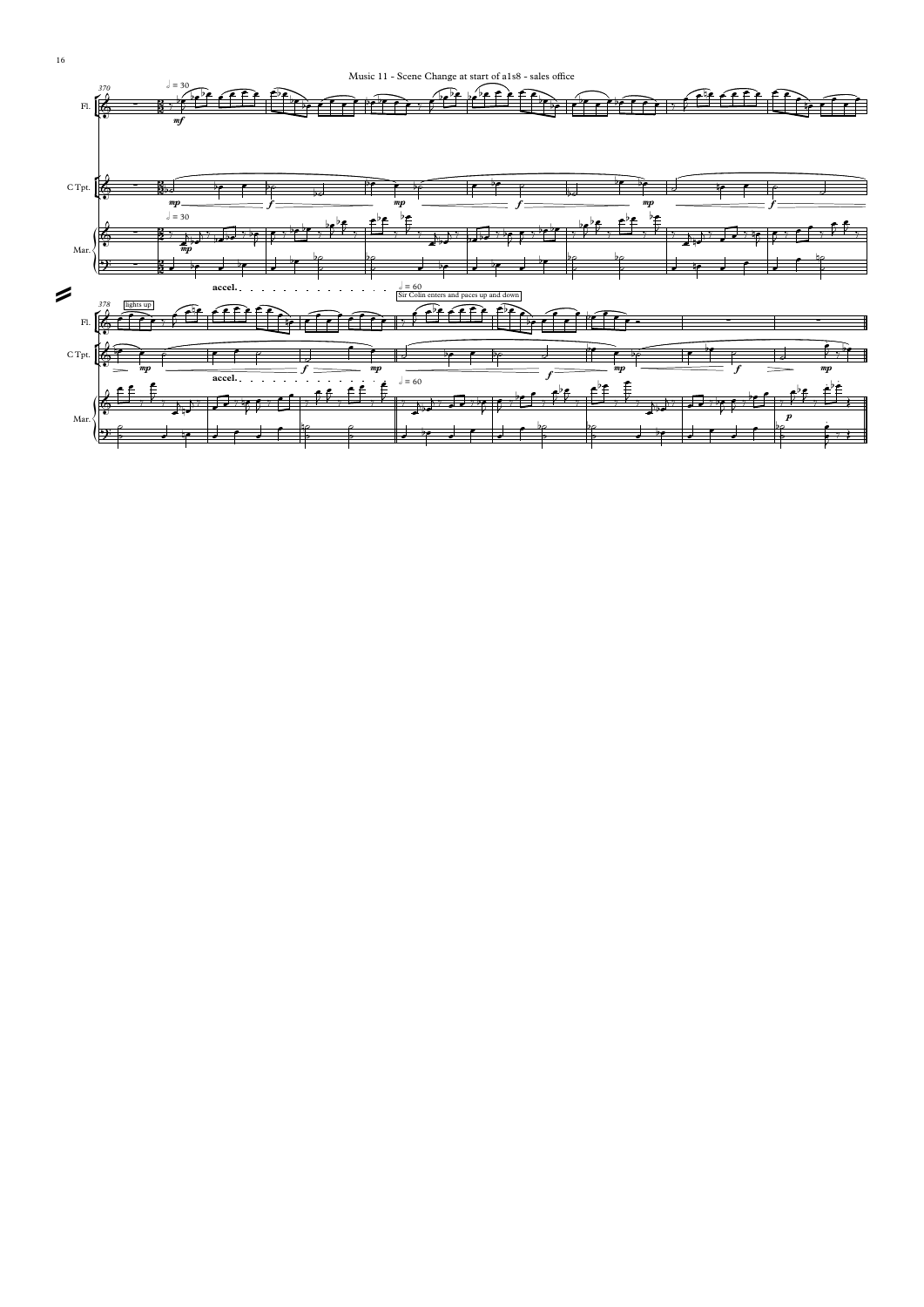







=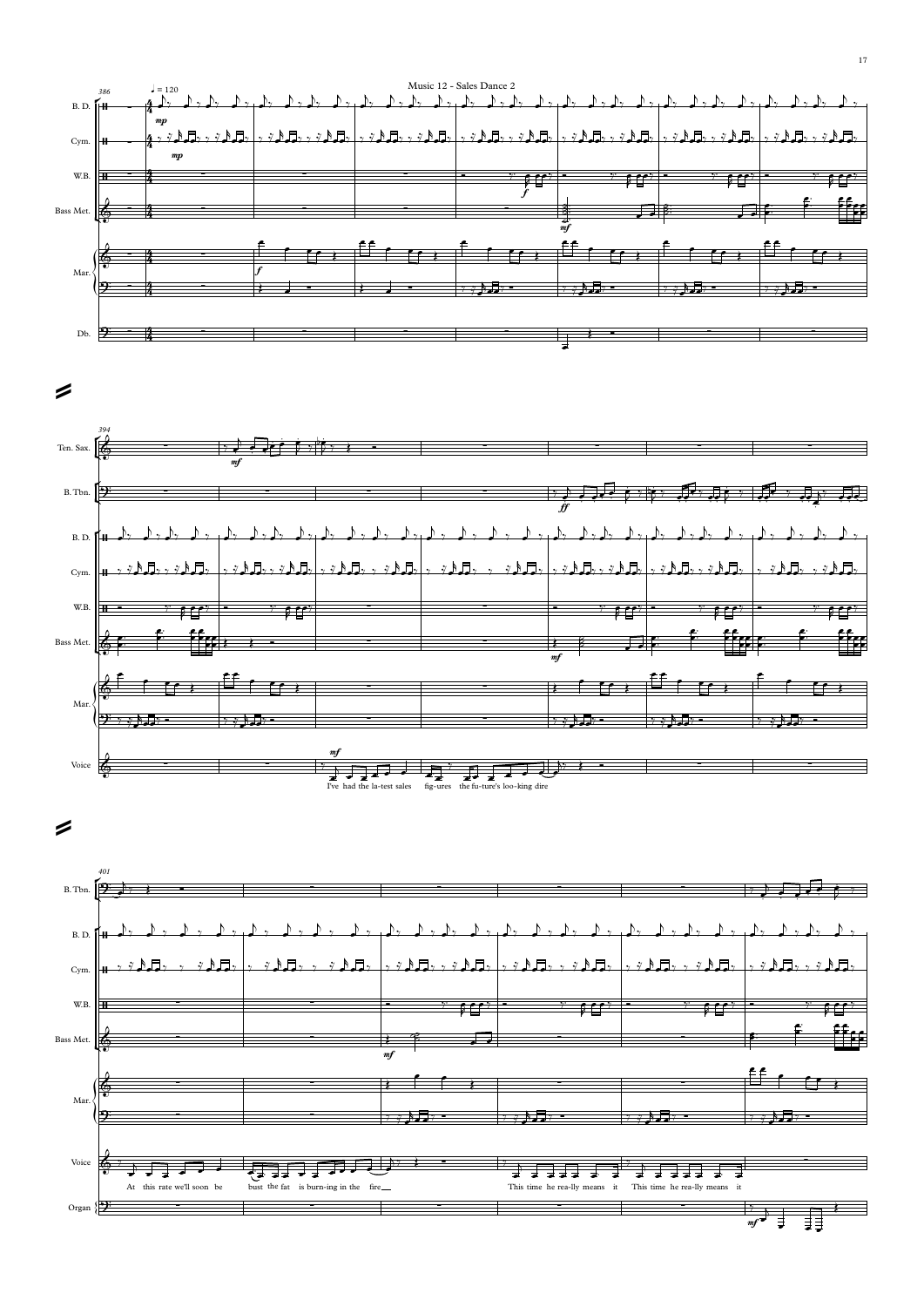

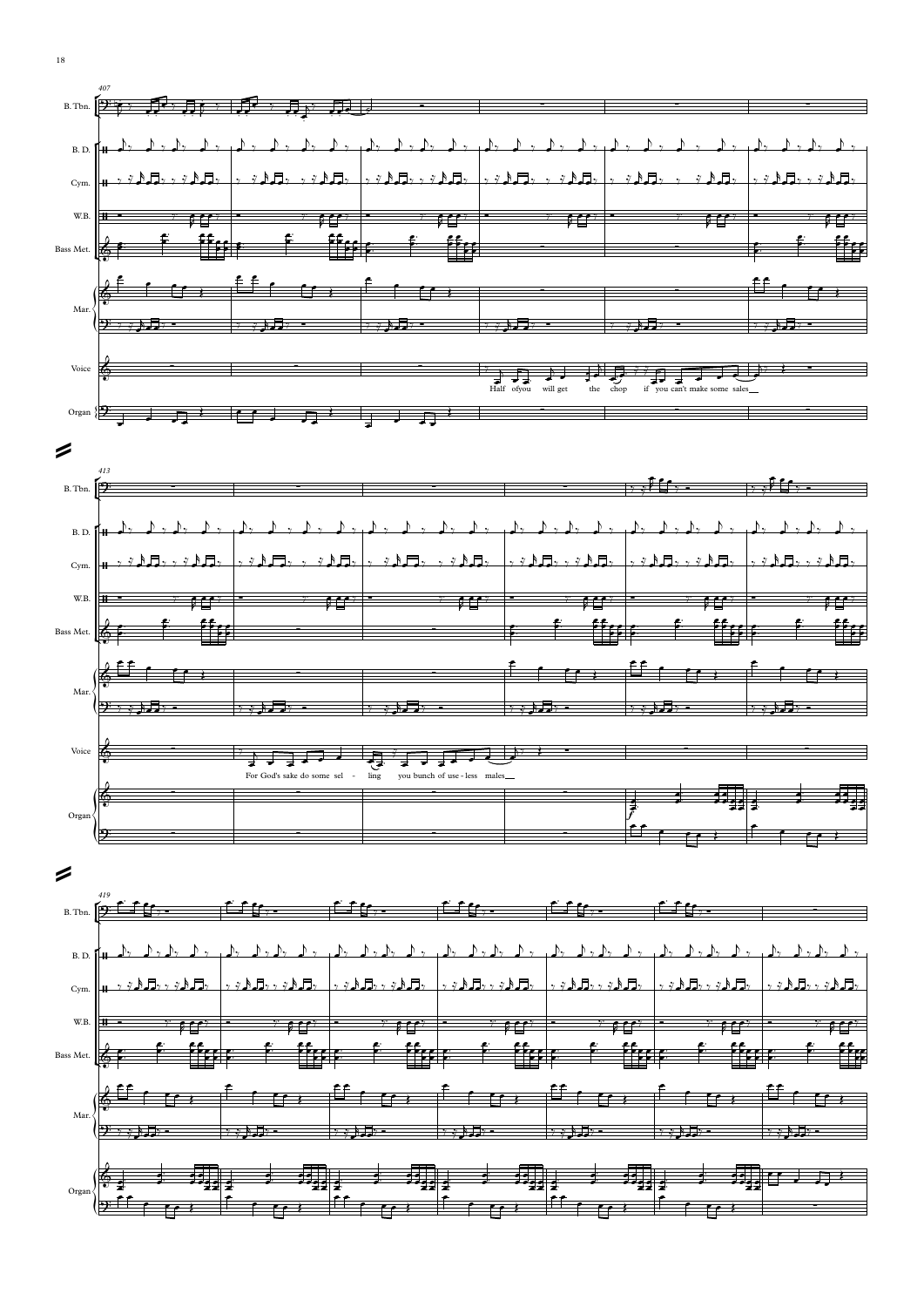





=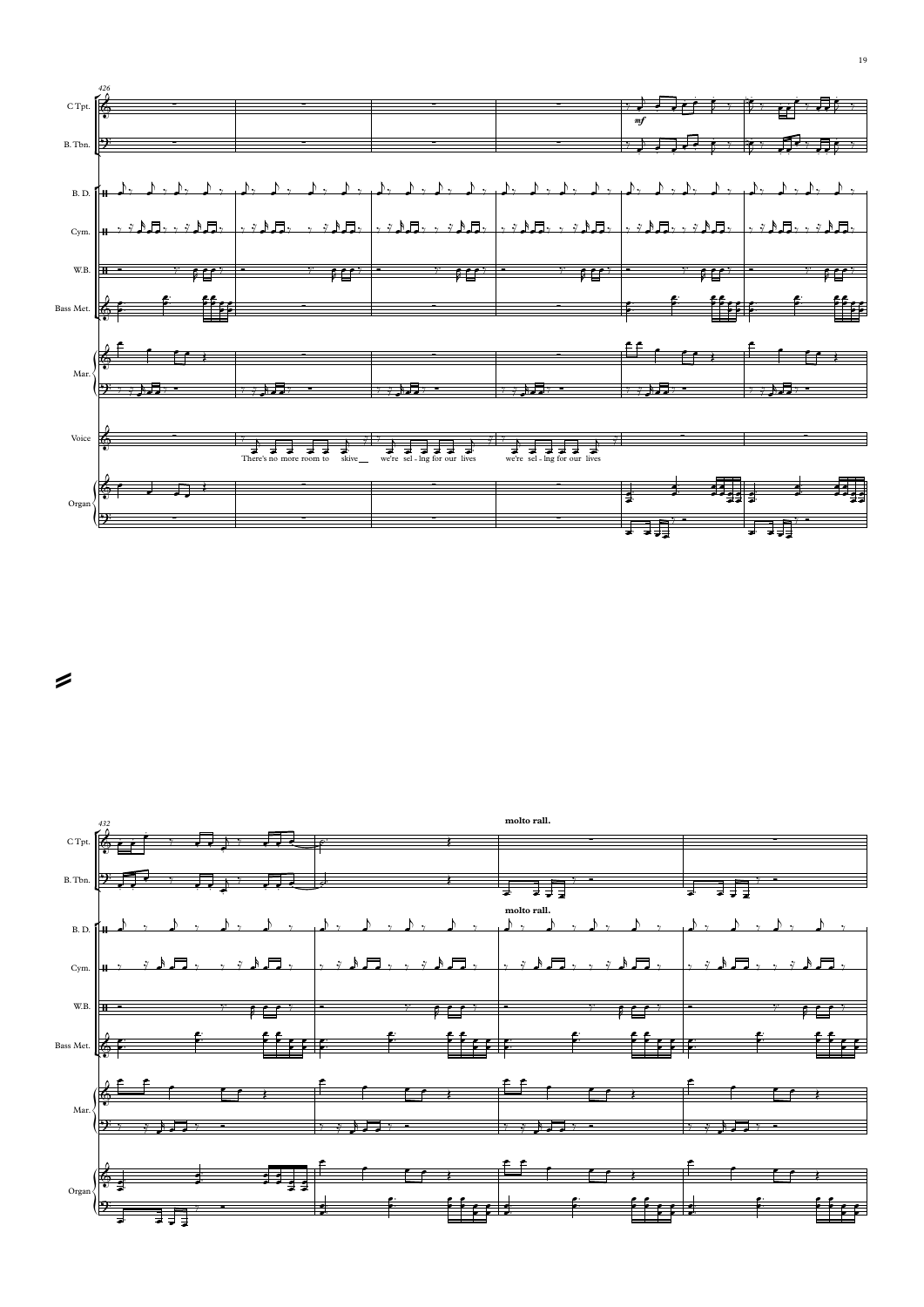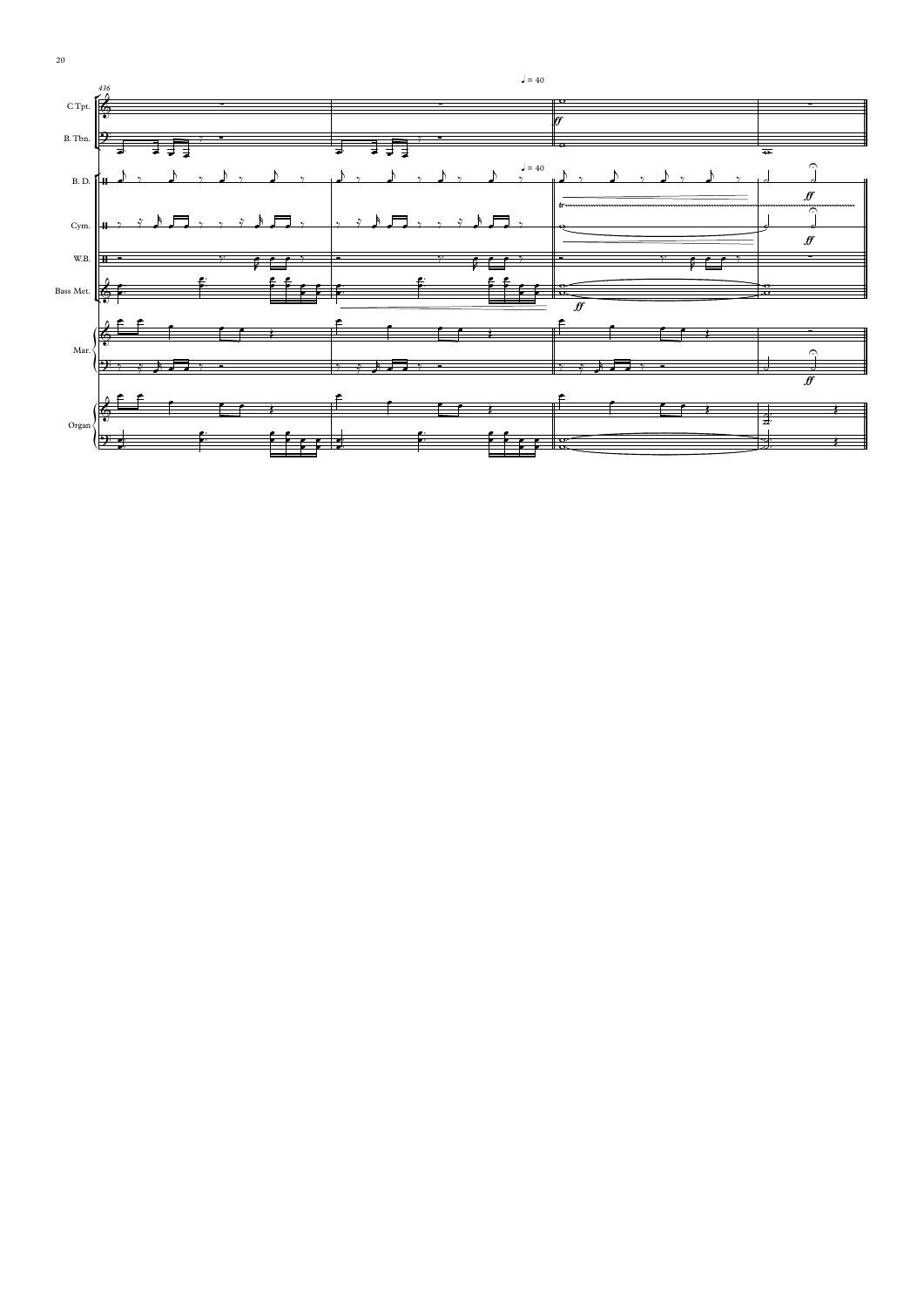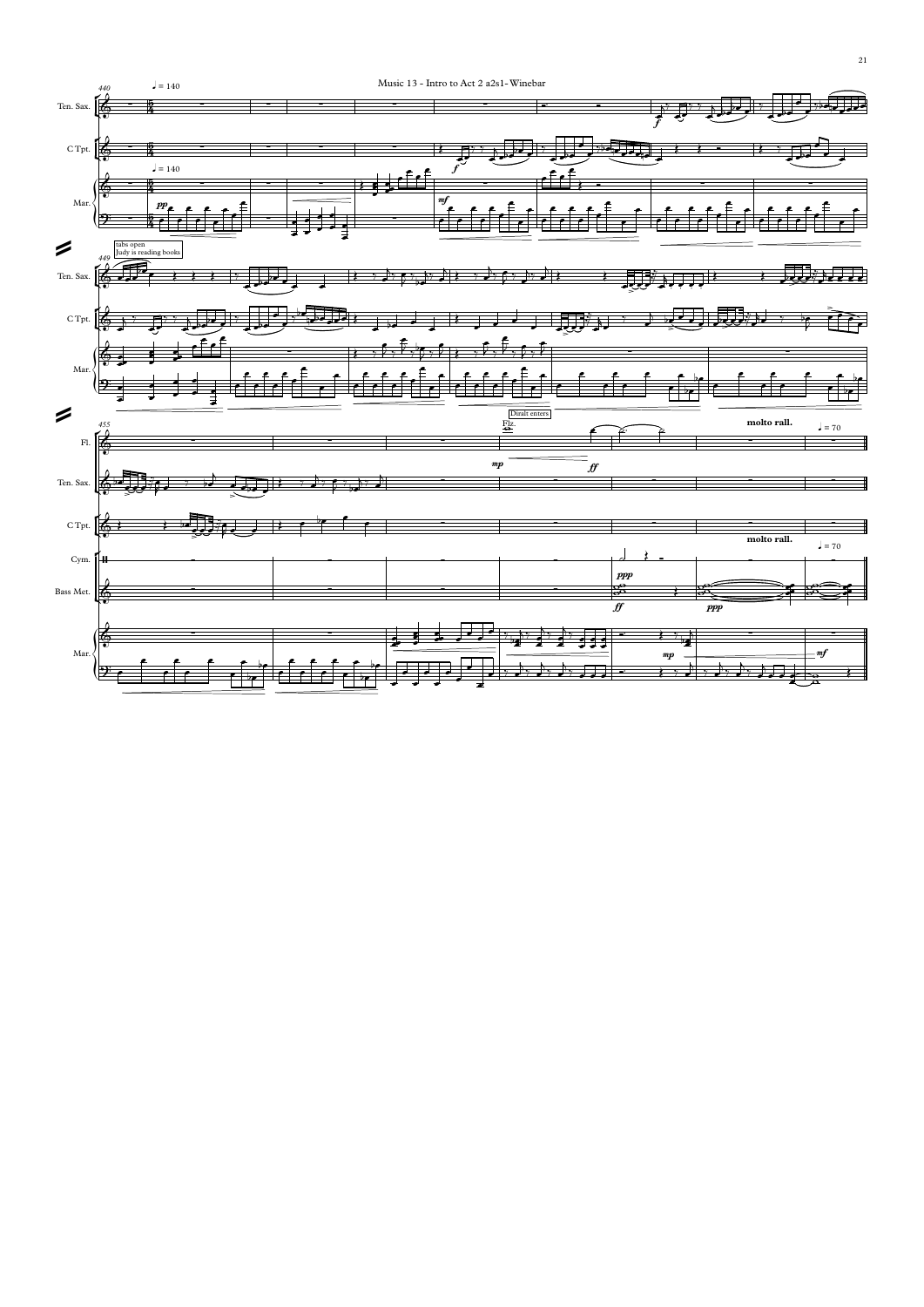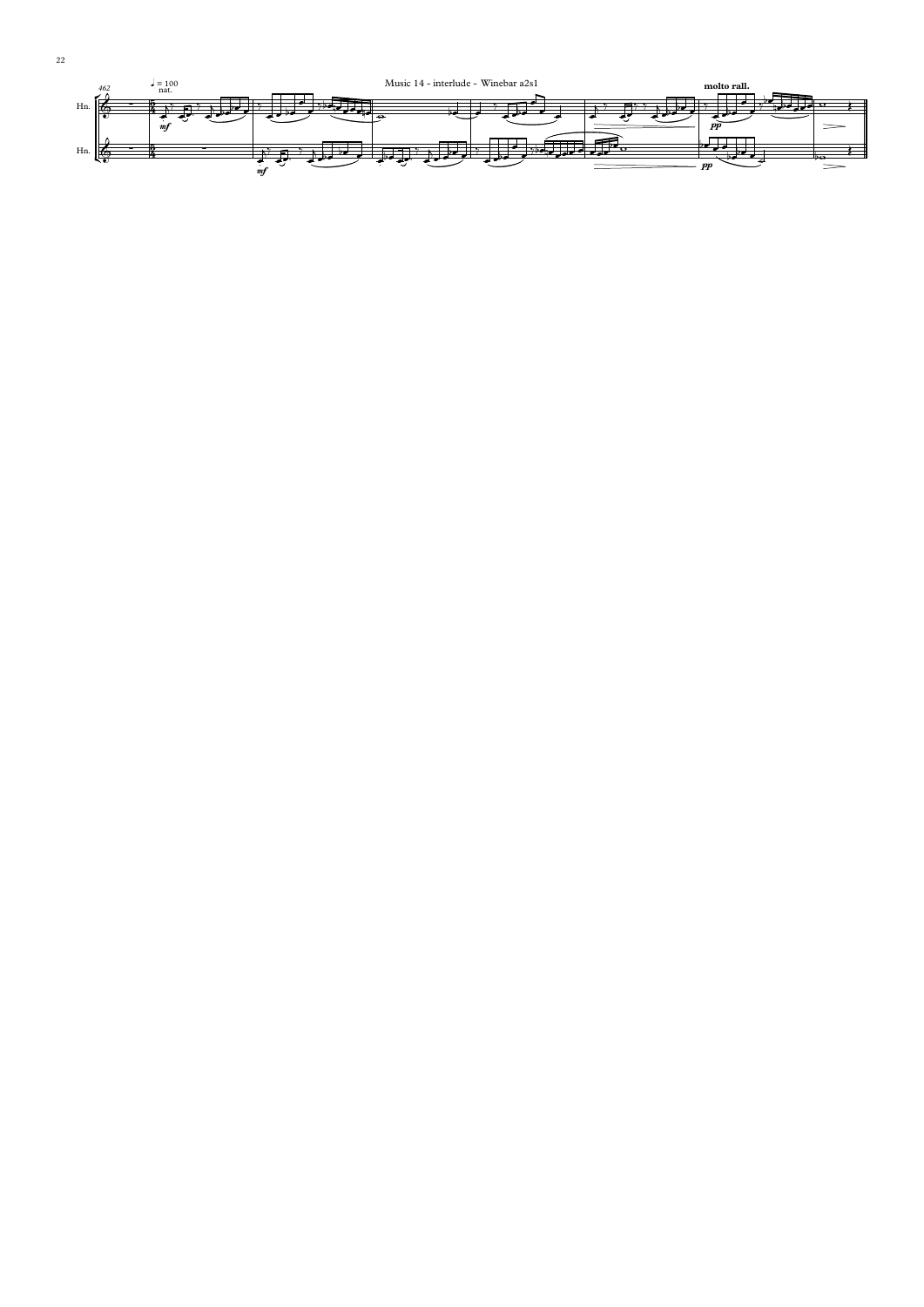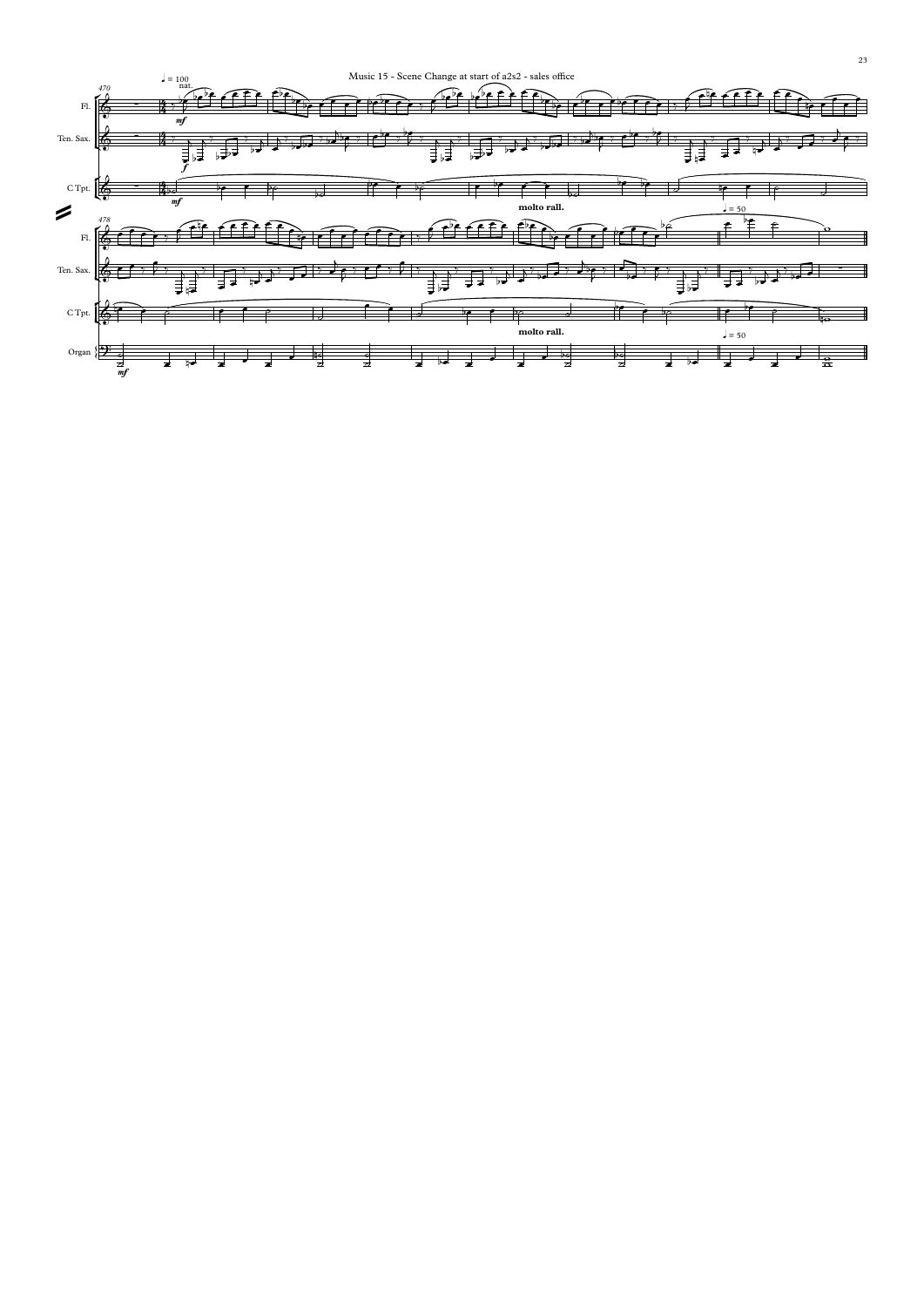

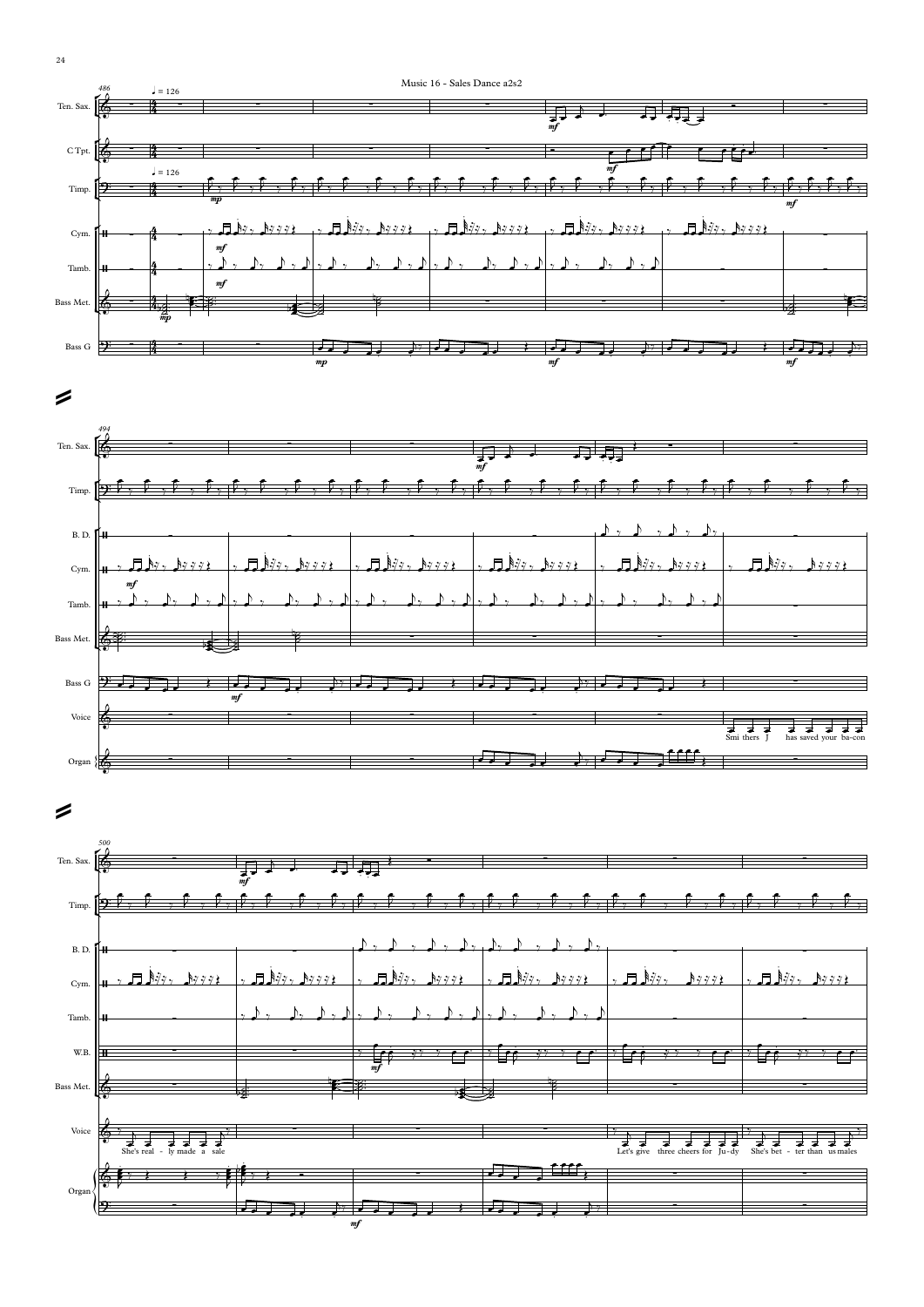

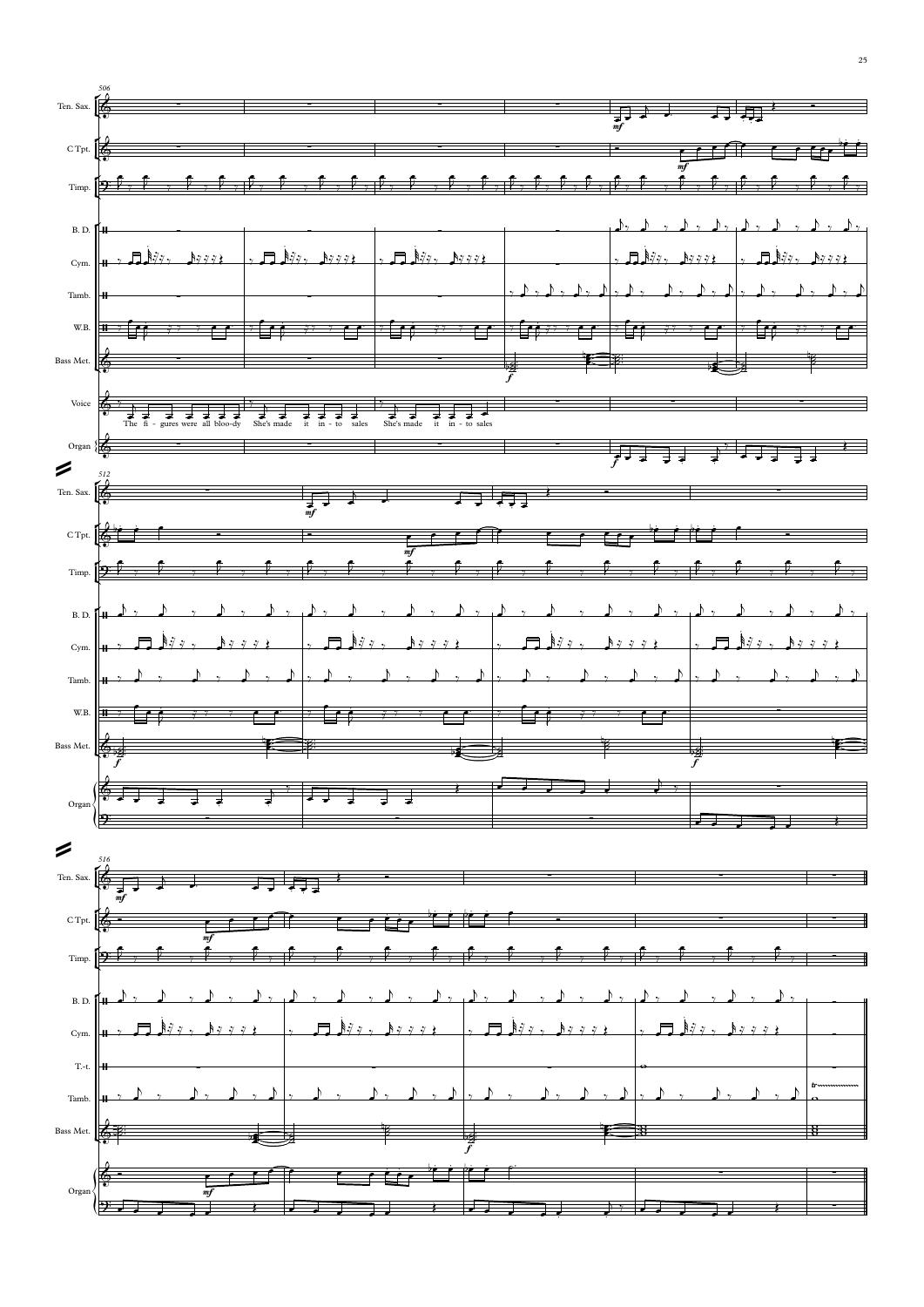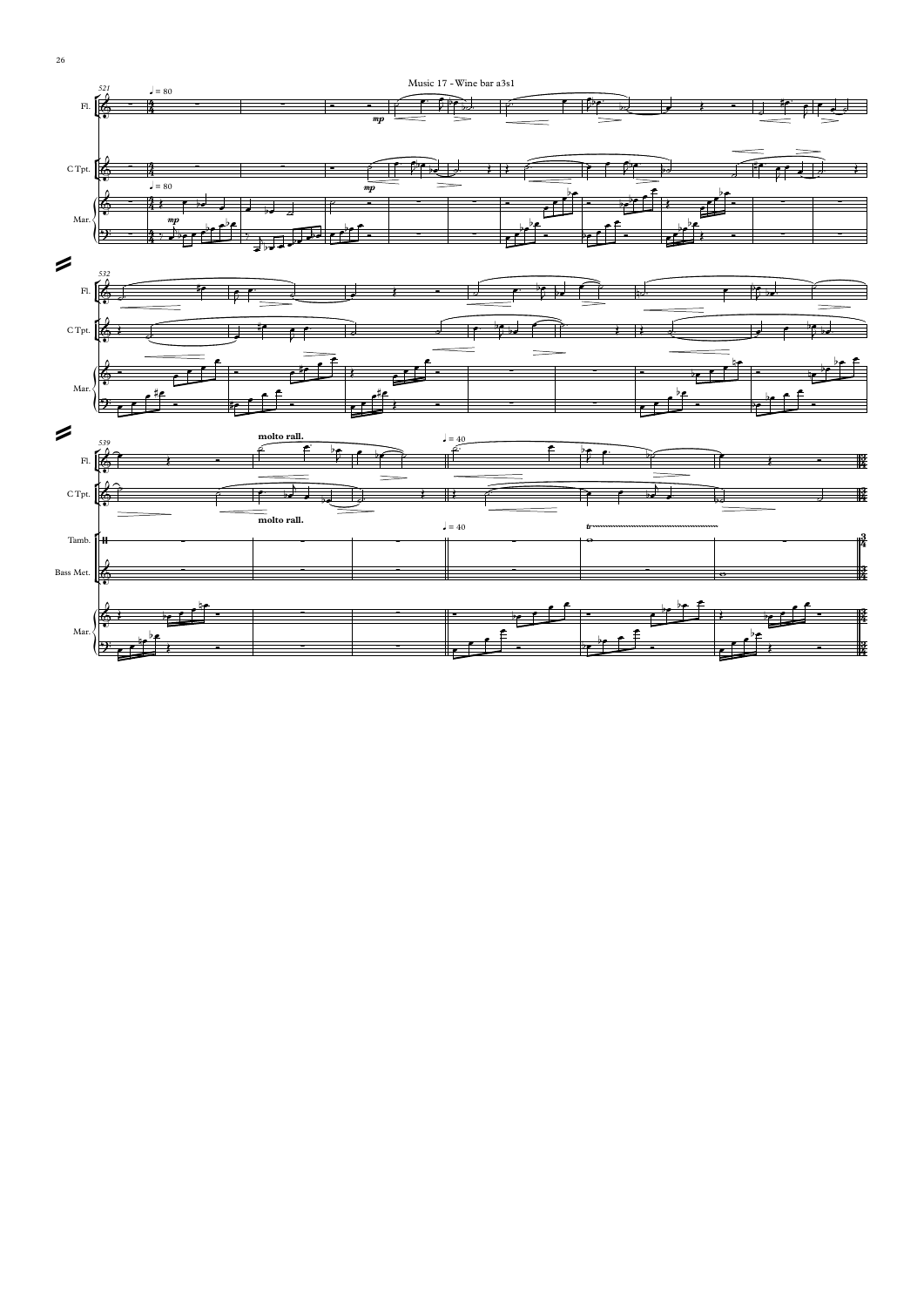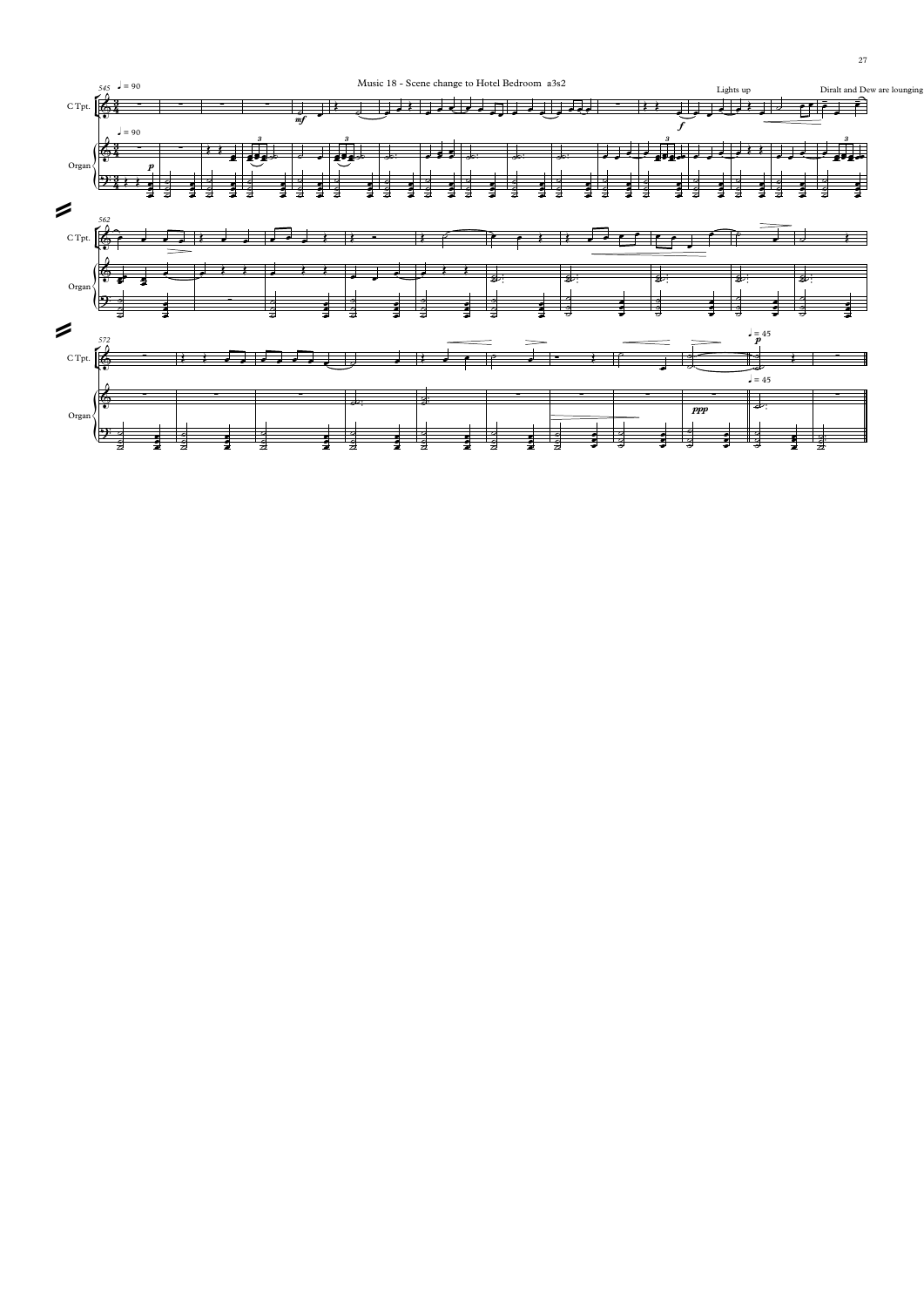



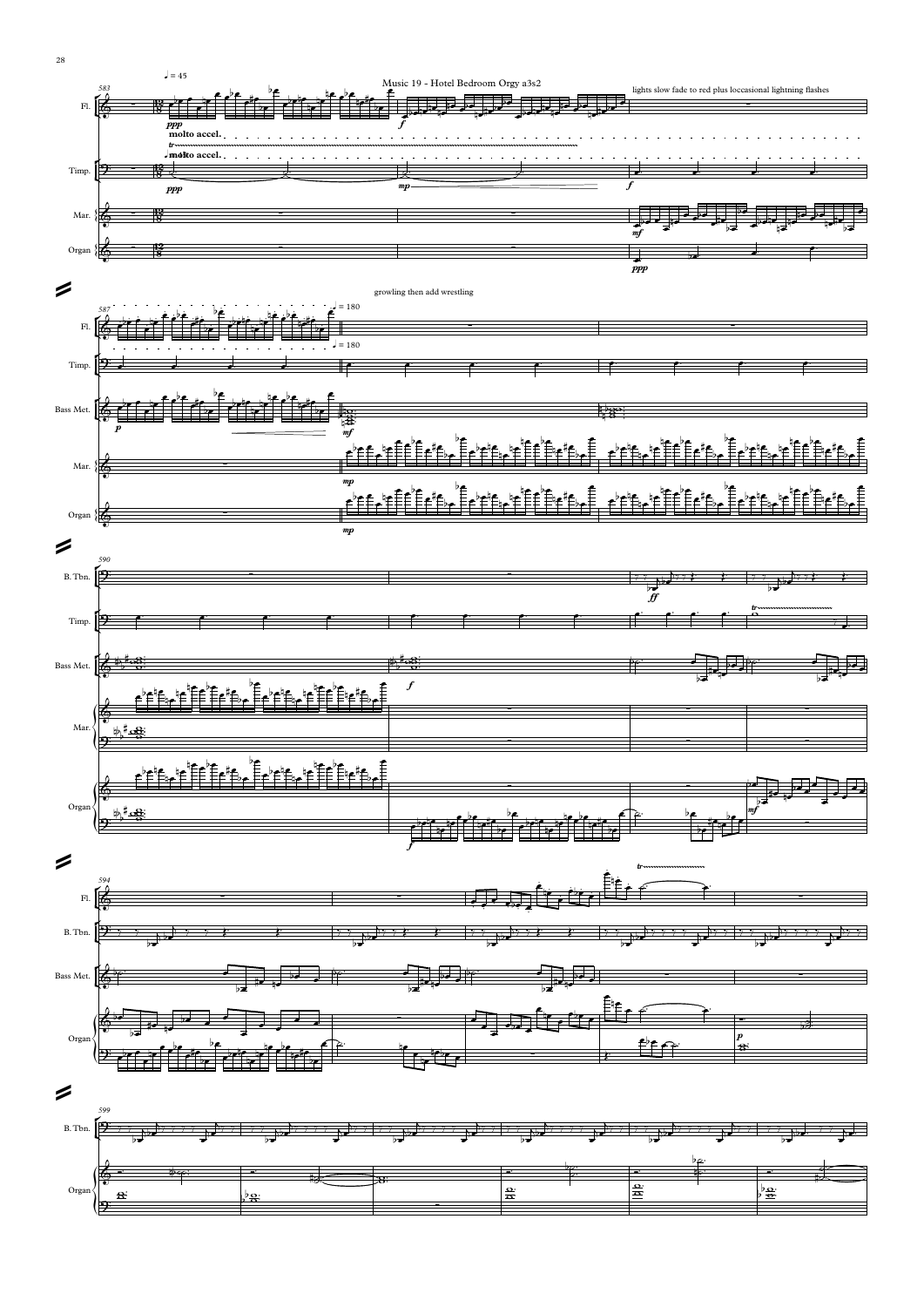







 $\sqrt{ } = 30$ 

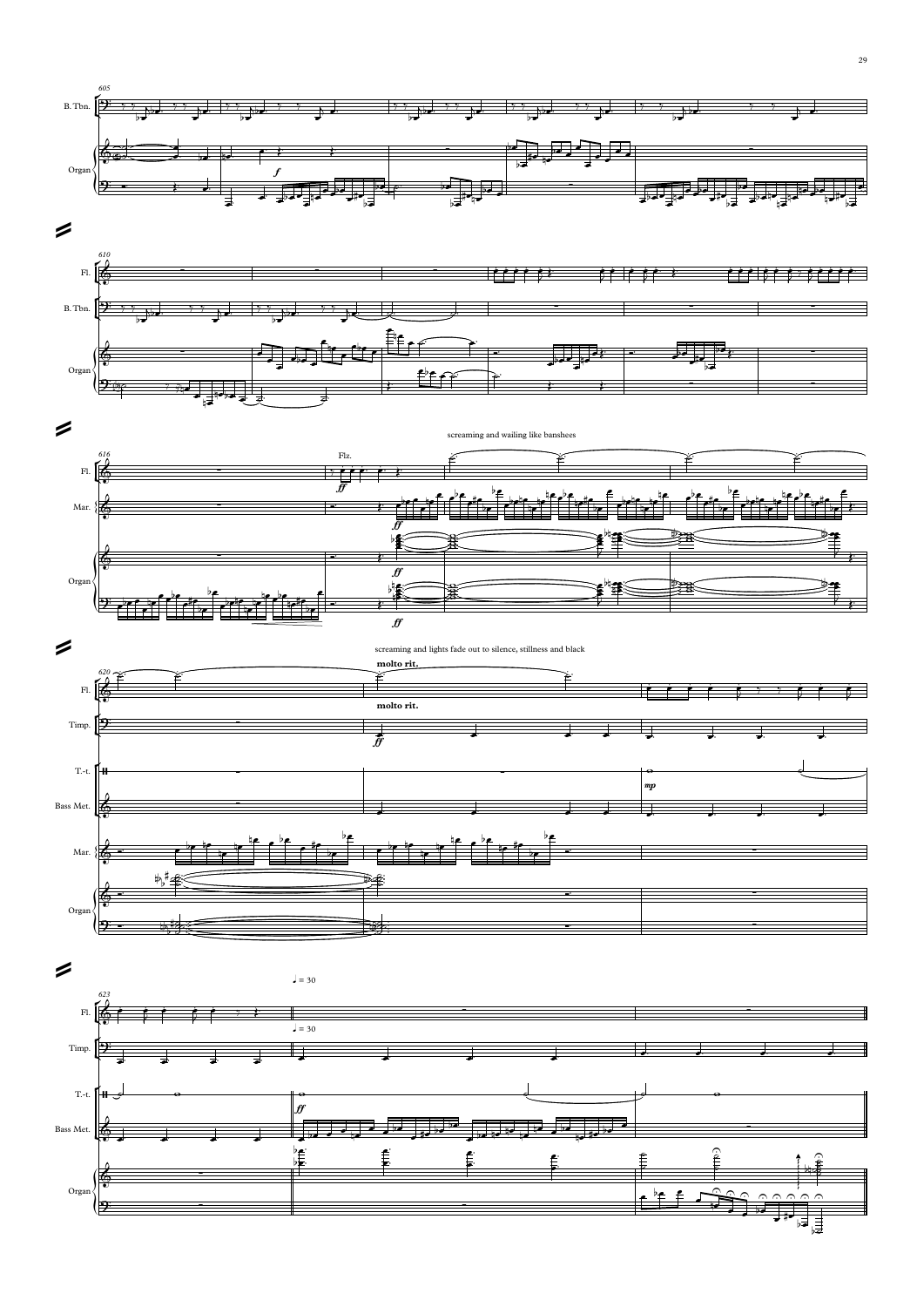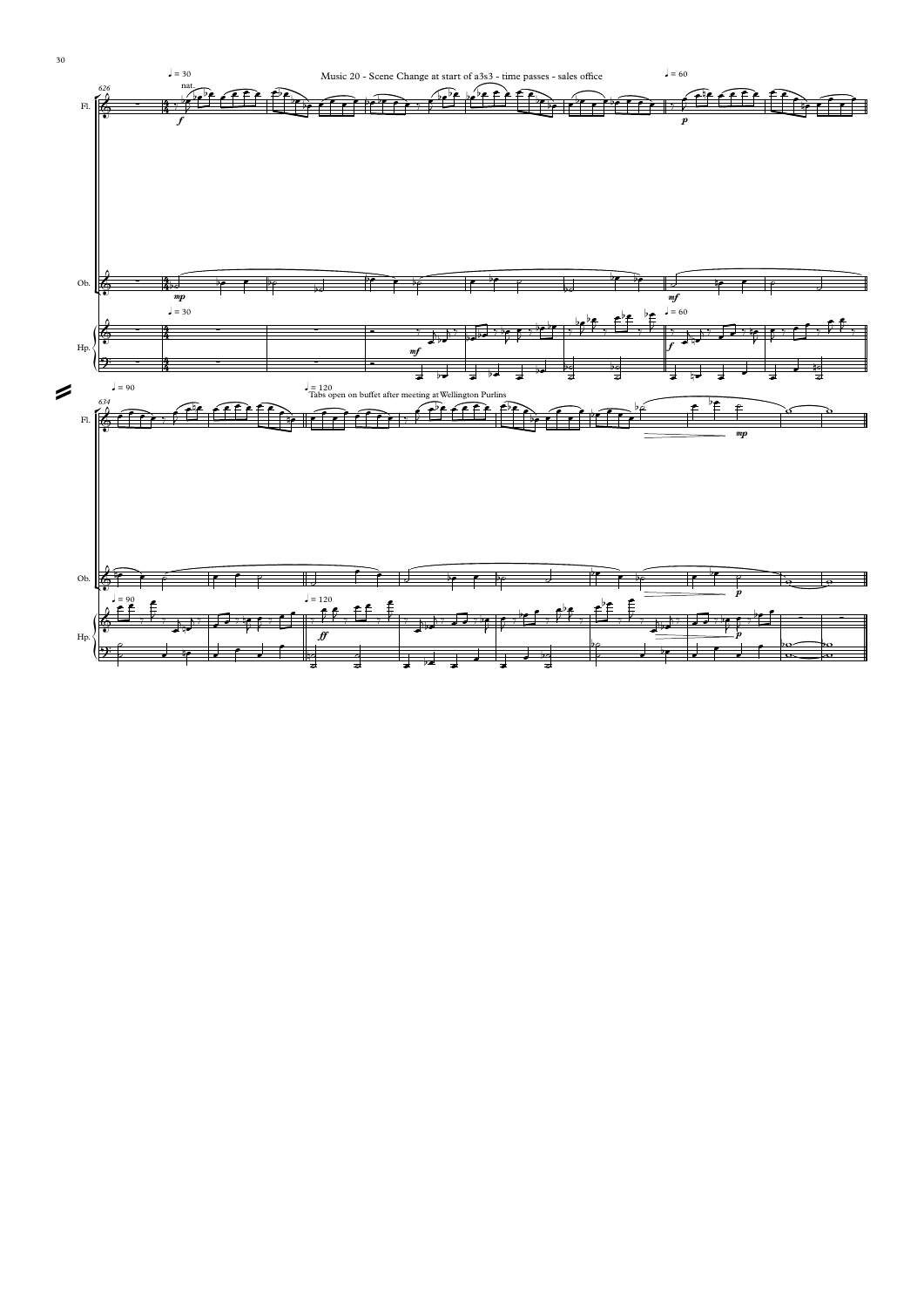

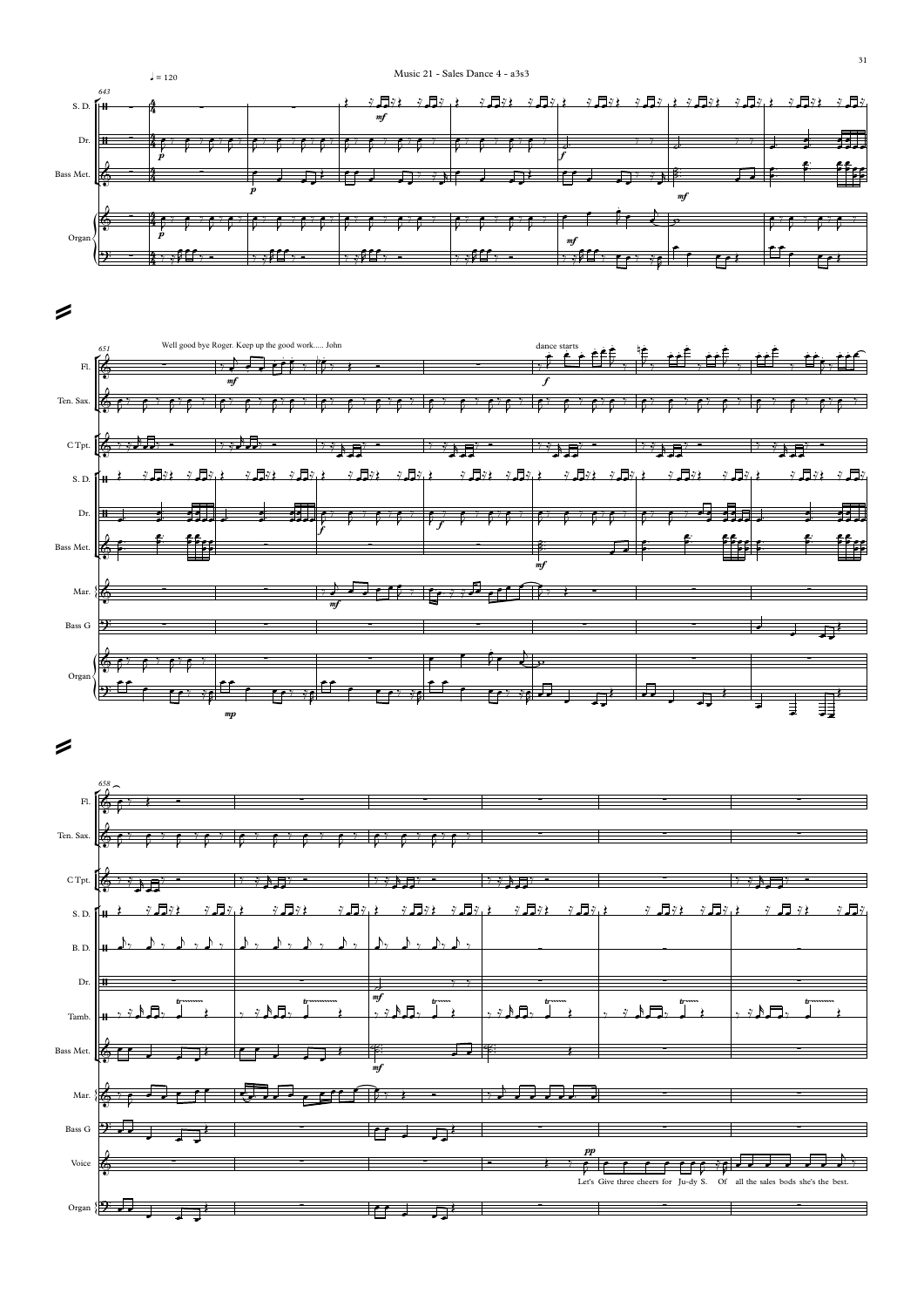





 $\mathbb{Z}$  and the set of  $\mathbb{Z}$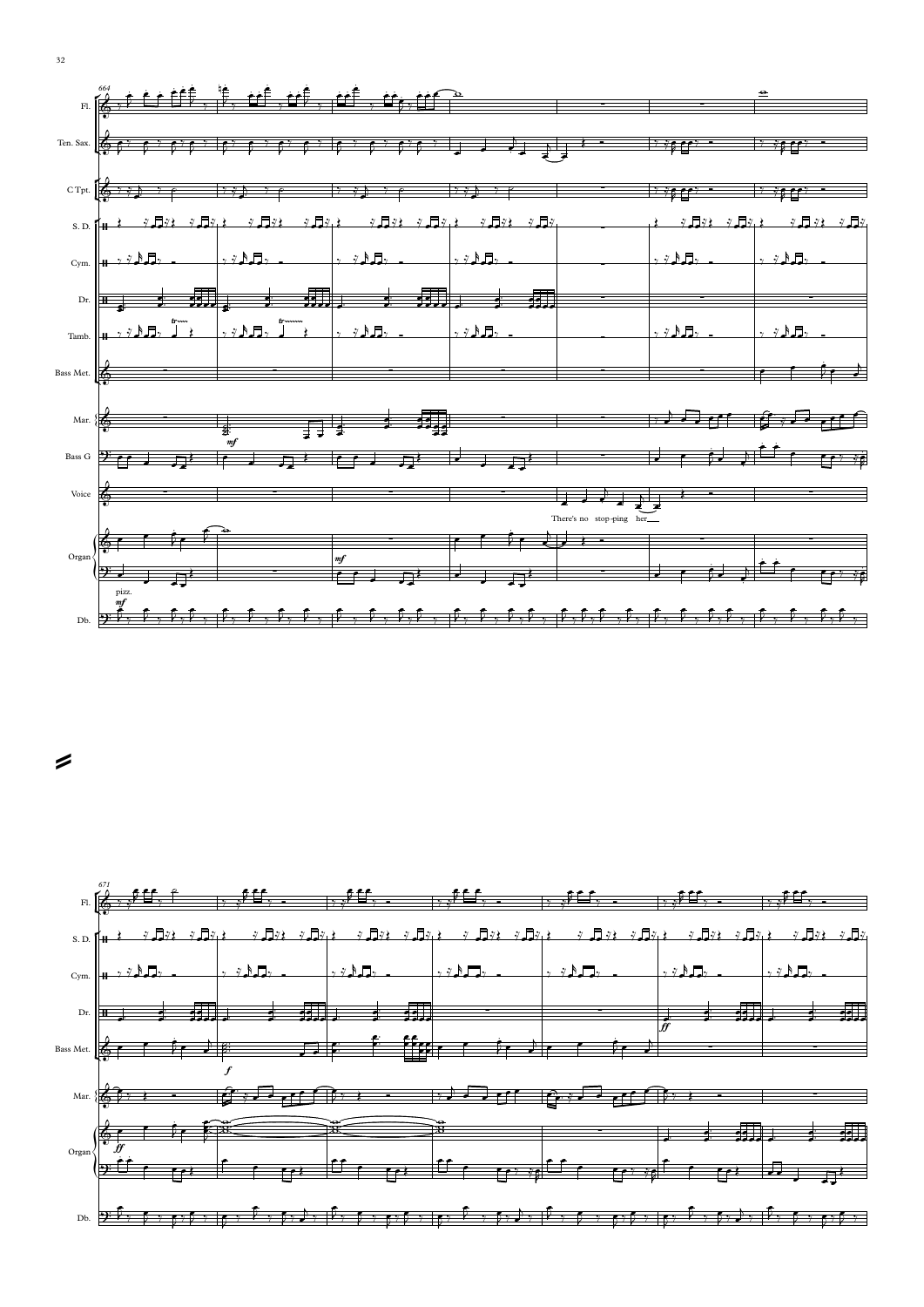



 $\mathbb{Z}$  and the set of  $\mathbb{Z}$